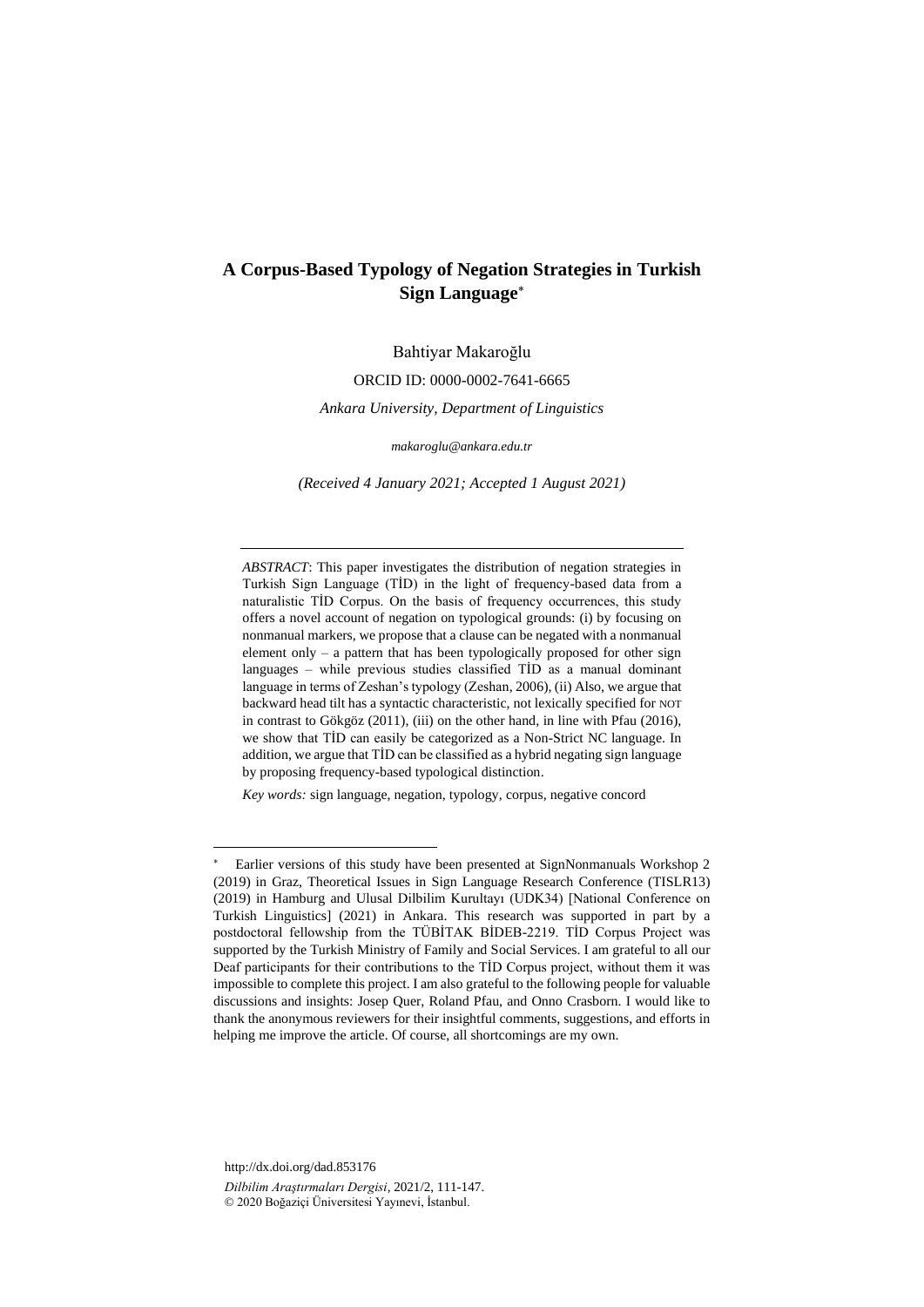### **Türk İşaret Dilindeki Olumsuzluk Stratejilerinin Derlem-Tabanlı Tipolojisi**

*ÖZ*: Bu çalışma, doğal TİD derleminden elde edilen sıklık tabanlı veriye dayanarak Türk İşaret Dilindeki olumsuzluk stratejilerini incelemektedir. Sıklık görünümlerini temel alan araştırma, tipolojik temellerde olumsuzluğa yönelik yeni bir bakış açısı sunmaktadır: (i) el dışı belirleyicilere odaklanılarak, tümcenin sadece el dışı birimlerle olumsuzlanabildiği gösterilmektedir -bu örüntü, tipolojik olarak diğer işaret dilleri için öne sürülmektedir - öte yandan, TİD'e yönelik önceki çalışmalar Zeshan'ın tipolojisine göre TİD'i el baskın dil olarak kabul etmektedir (Zeshan, 2004; Zeshan, 2006), (ii) Gökgöz (2011)'in aksine başı geri yatırmanın sözdizimsel göreve olduğu ve DEĞİL ile sözlüksel olarak biçimlenmediği iddia edilmektedir. (iiii) Öte yandan, Pfau (2016)'ya koşut şekilde, TİD'in katı olmayan olumsuz dili olarak sınıflandırılabileceği gösterilmektedir. Ayrıca, sıklık-temelli tipolojik ulamlama öne sürülerek TİD'in hibrit olumsuzlama türündeki bir işaret dili olduğu ortaya konulmaktadır.

*Anahtar Sözcükler:* işaret dili, olumsuzluk, tipoloji, derlem, olumsuz uyum

#### **1 Introduction<sup>1</sup>**

Regardless of language modality, negation is a basic universal category of all human languages (Dahl, 1979: 80). In other words, natural languages use various linguistic strategies to change the affirmative statements to negative ones. Although there are various formal approaches to negation, categorization of negation is often based on the grammatical nature of negative elements (Payne, 1985; Dahl, 2010). The previous studies to date reveal that negation in all sign languages (henceforth also SLs) can be expressed by manual elements (mostly in sentence-final position) and nonmanual negative markers (mostly headshakes). By now, this phenomenon has received a lot of attention within the field of SL linguistics, both from a descriptive and formal point of view (e.g., Zeshan, 2006a; Quer, 2012; Pfau, 2016; Johnston, 2018; Gökgöz, 2021). However, compared to spoken languages, SL typology on negation is still an objectively young research field.

It is widely known that SLs do not use only the hands in language production but, body movements and facial expressions – nonmanuality – also mark different levels of grammatical structure of signed texts such as prosody, and discourse structure (e.g., Liddell, 1980; Wilbur, 2000; Sandler, 2012). Also, different nonmanual elements have been specified to morphosyntactic

<sup>&</sup>lt;sup>1</sup> Following the adopted practice in the SL linguistics literature, the signs are typically glossed in small capitals.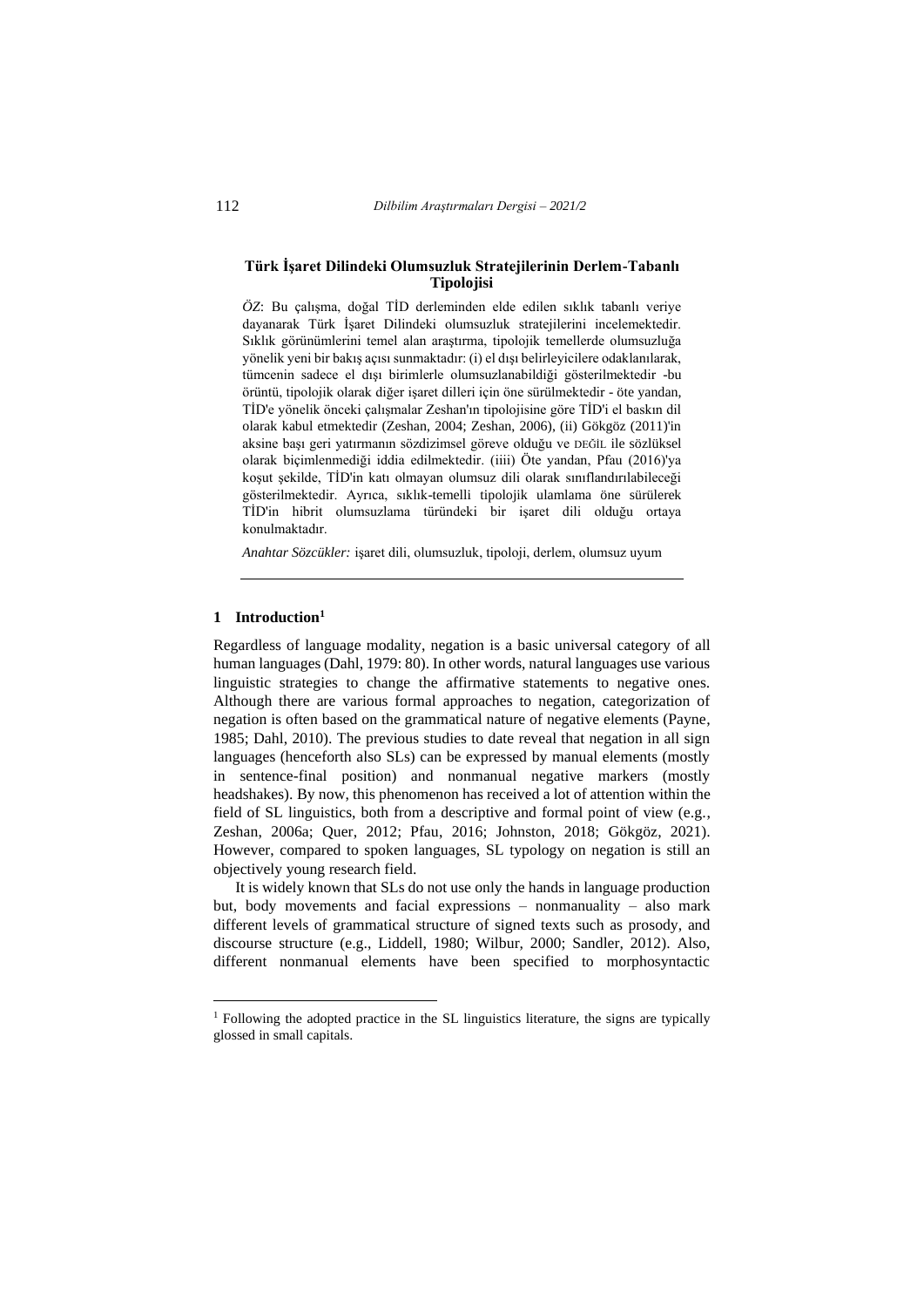phenomena in terms of their functions (e.g., Pfau & Quer, 2010; Herrmann & Pendzich, 2014). Although there are so many overlapping ways in both modalities, it is not easy to describe the functions of nonmanual elements because of their multifunctional appearance (see Pfau & Quer, 2010; Puupponen et al., 2014). The challenge of this multifunctionality has generated interest among sign linguists in the last two decades.

Turning now to the TİD literature, there have been a number of studies on the descriptive and theoretical (mostly under the Generative Grammar Framework) aspects of clausal negation in TİD literature (e.g., Zeshan, 2006b; Gökgöz, 2009, 2011; Pfau, 2016; Dikyuva et al., 2017). However, as far as we know, no examination of the frequency of negation patterns based on corpus data has been carried out for the TİD context. So, the status of both nonmanual negators such as backward head tilt and the multiple expressions of negation at both the manual and nonmanual level are in need of revision. The current study aims to contribute to this research area by using corpus-based data.

With respect to the word order, it has been suggested that TİD is an SOV language. A proposed classification of negation in TİD (Zeshan, 2006b; Kubuş, 2008; Pfau, 2016) also claims that the manual negator DEĞİL/NOT occupies a clause-final position and it is not possible to negate a clause without NOT. This manual negative sign tends to be accompanied by a backward head tilt. Generally speaking, similar to other SLs, negative constructions in TİD are composed of both manual and nonmanual components.

While it is relatively older for spoken languages (e.g., Martínez, 2003 for English; Lee, 2008 for Korean; Chan & Kit, 2010 for Chinese), the use of corpora in the classification of negation typology has come to fore in the past few years for SLs (Oomen & Pfau, 2017; Lutzenberger, 2017; Johnston, 2018; Kuder et al., 2018; Klomp et al., 2019). Still, the corpus-based typological analysis of grammatical structures in SLs are in their infancy due to various constraints such as modality effects on linguistic data (see Quer & Steinbach, 2019 for overviews and discussion), and methodological difficulties (see Johnston, 2010 for discussion).

Complementing previous studies on TİD, we analyze negation strategies based on naturalistic data from the TİD Corpus that is partially annotated and described in Dikyuva, Makaroğlu and Arık (2017). It was obtained from 116 native signers from 26 different cities, including dialogues and narratives. This study is written in the spirit of displaying the importance of corpus-based data on negation typology in SLs. That is to say, we compare the quantitative data reported in this paper to those in previous studies. The reason for the special attention devoted to negation lies in the fact that the manual and nonmanual elements interact in complex and intricate ways.

The paper is organized as follows: first, Section 2.1 introduces the relevant literature on negation through a detailed representation and describes Zeshan's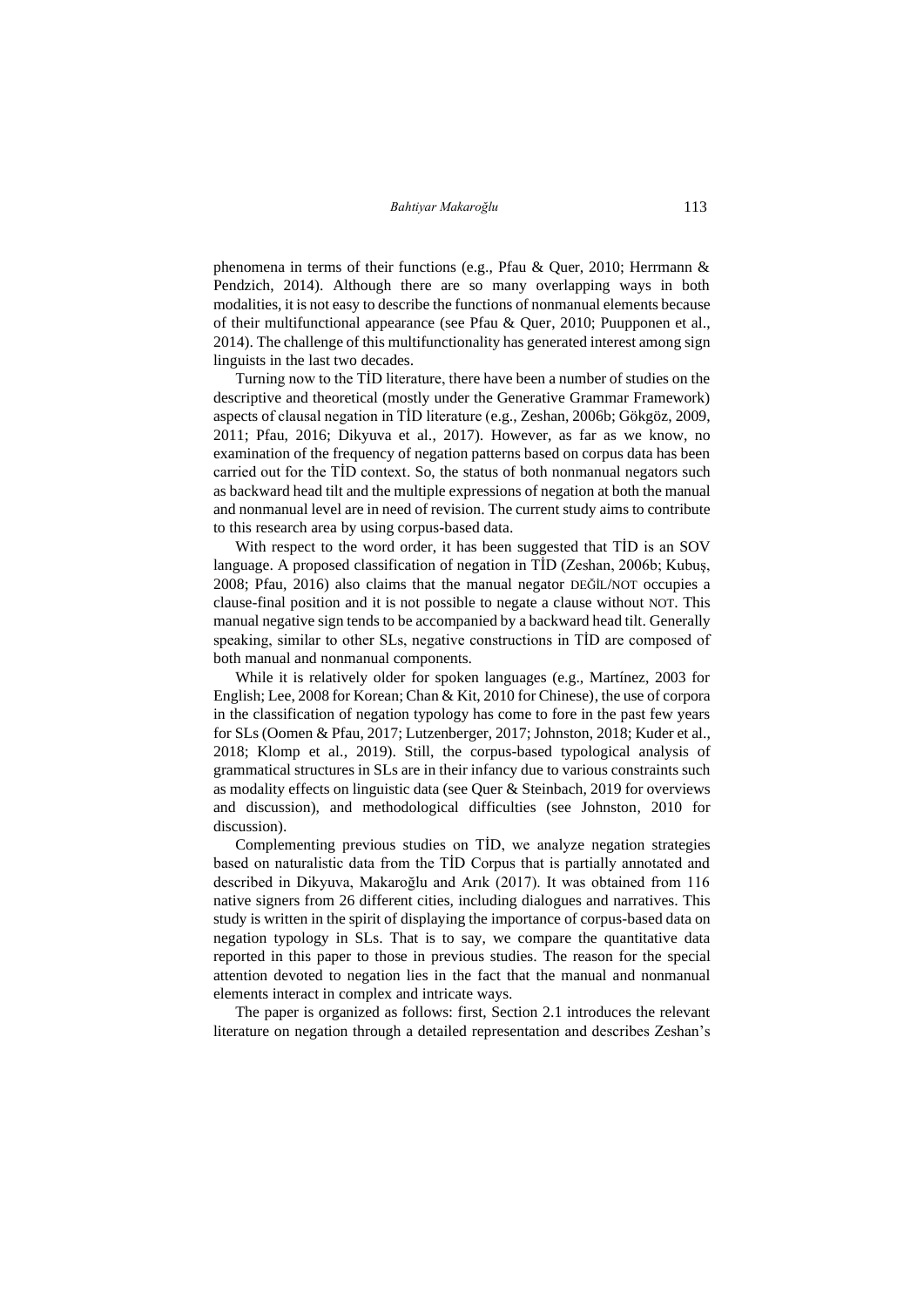(2006a) negation typology for SLs; then, Section 2.2 outlines the findings of previous studies on TİD negation patterns; and in Section 3, the corpus data employed for the analysis as well as the methodology of the TİD Corpus are presented. Section 4 shows statistical patterns and Section 5 outlines description and distribution of negative constructions. Section 6 proposes the frequencybased negation typology in SLs, and conclusions are presented in Section 6.

#### **2 Negation Across Sign Languages**

#### *2.1 A Basic Typological Distinction*

The syntactic phenomenon of negation has recently received considerable attention in SL literature (cf. Zeshan, 2006a; Pfau & Quer 2007; Quer, 2012; Pfau, 2017). SLs like Catalan Sign Language (henceforth also LSC) and German Sign Language (henceforth also DGS) (Pfau, 2016) can be negated by negative nonmanual markers (henceforth also NMMs) only. However, SLs like Italian Sign Language, in which a sentence can be negated with negative manual element only. With respect to how negation is realized, Zeshan (2006a) analyzes the typology of negation systems in signed languages, based on a dataset of thirty-eight distinct SLs, including TİD and proposes two common types of sign language with respect to negation: manual dominant or nonmanual dominant language. In nonmanual dominant SLs, it is possible to negate an affirmative statement without a manual marker. Moreover, in nonmanual dominant SLs, negative NMMs such as headshake, eyebrow raise etc. are obligatory but manual negators are optional. On the basis of her SL sample, she also emphasizes that nonmanual dominant SLs are a majority. Let us now take a closer look at the characteristics of each type in Zeshan's (2006a) typology (see Table 1).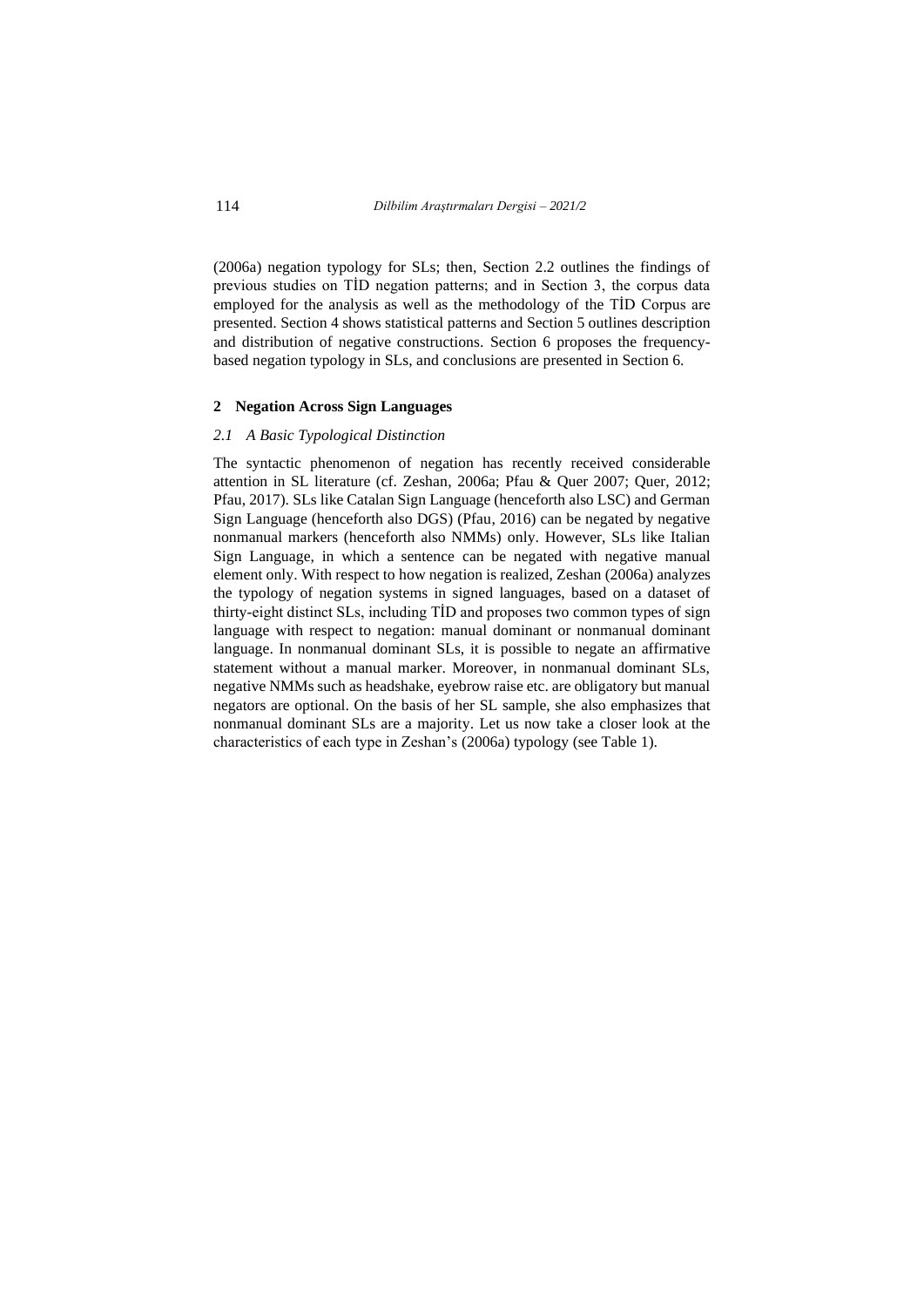*Table 1. Basic Features of Manual and Nonmanual Dominant SLs (Zeshan 2006a)* 

| Manual dominant                                                                                            | Nonmanual dominant                                                                                   |
|------------------------------------------------------------------------------------------------------------|------------------------------------------------------------------------------------------------------|
| Nonmanual negation is not<br>obligatory                                                                    | Nonmanual negation is obligatory                                                                     |
| Clause cannot be negated with only<br>nonmanual markers, manual negator<br>is required                     | Clause can be negated with only<br>nonmanual markers, manual basic<br>clause negator is optional     |
| Choice of nonmanual marking<br>depends on choice of manual clause<br>negator                               | Choice of nonmanual marking does<br>not depend on manual signs                                       |
| Scope of nonmanual negation is over<br>the manual negator only or is closely<br>tied to the manual negator | Nonmanual negation is not restricted<br>to the manual negator but it also<br>spreads over the clause |

In manual dominant SLs, basic sentential negation is expressed by a single manual negator. So, one might argue that the negative NMMs in manual dominant SLs are lexically specified negative elements. On the other hand, the characteristics of negators are different in nonmanual dominant SLs, in which NMMs seem to be independent of the manual negator.

From Table (1), one can easily assume that a prototypical manual or nonmanual dominant SL would never share the characteristics of the other. However, Zeshan (2006a: 43) admits that certain SLs may present a mixed negation behavior in which neither manual nor nonmanual negation can be considered as a primary way. So, frequency-based corpus data is still needed to obtain an in-depth typological classification.

On the other hand, previous studies reveal that except from the typological two-way split, signed languages also differ from each other with respect to the type of negative  $NMMs<sup>2</sup>$  such as headshake (henceforth also hs), brow raise

| $2$ Manual and nonmanual forms: |                                    |
|---------------------------------|------------------------------------|
| <b>bht</b>                      | backward head tilt                 |
| Ы                               | brow lowering                      |
| bn                              | nonmanual completive aspect marker |
| br                              | brow raising                       |
| hs                              | headshaking                        |
| NM(s)                           | Nonmanual marker(s)                |
| pc                              | puffed cheeks                      |
| sht                             | sideward head tilt                 |
|                                 |                                    |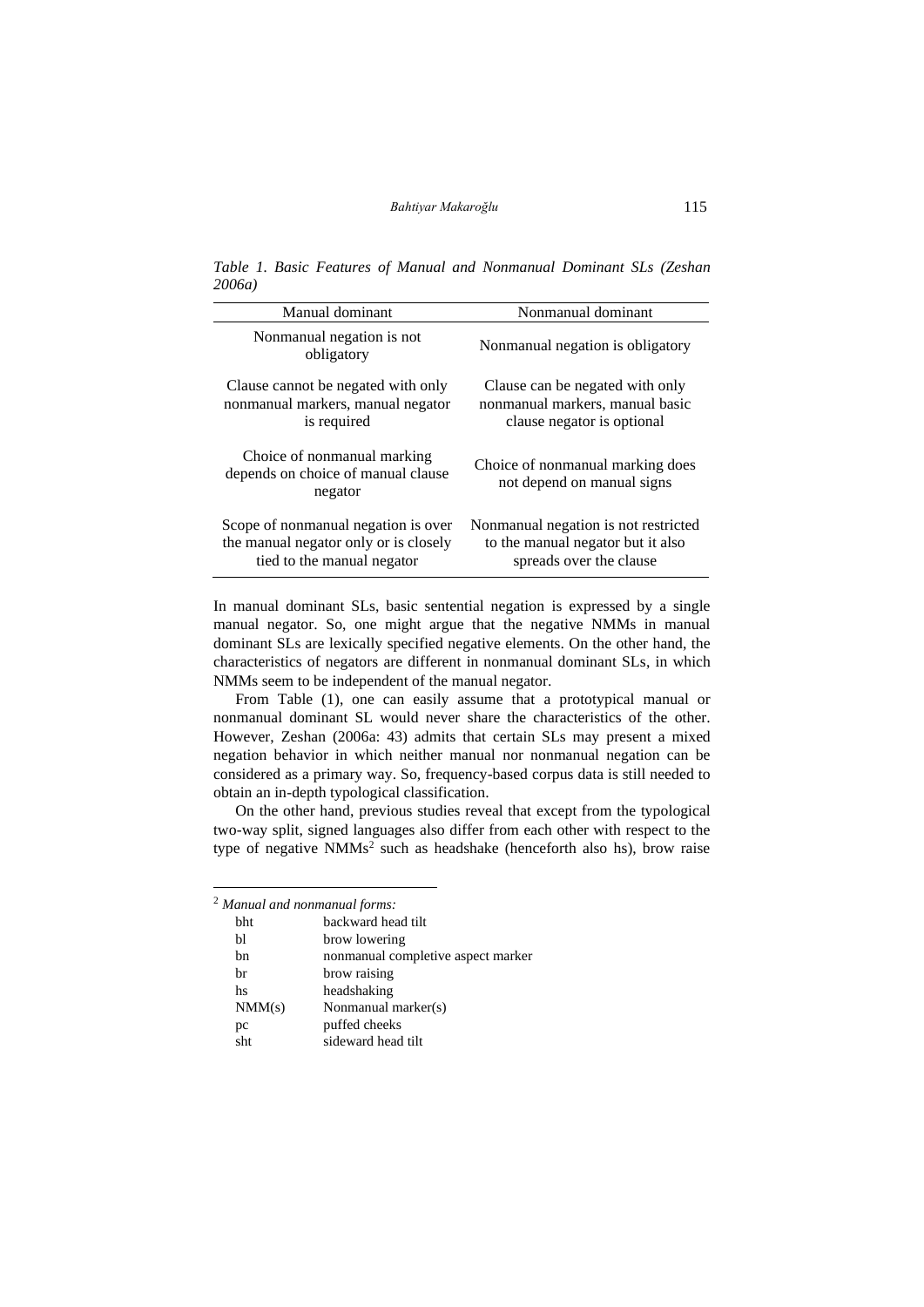(henceforth also br), backward head tilt (henceforth also bht) etc. and their interaction with other negative elements in numerous interesting ways. Examples given below illustrate selected negation patterns from the studies on negation phenomenon for (1) Hong Kong Sign Language (henceforth also HKSL), (2) TİD and (3) DGS.

| (1) | <b>INDEX3 HAVE MONEY NOT<sup>3</sup></b><br>'It is not true that he has money.' | (HKSL, Tang, 2006: 219)          |
|-----|---------------------------------------------------------------------------------|----------------------------------|
| (2) | bht<br>hr<br>CHILD GO NOT<br>'The child did not go.'                            | (TİD, Dikyuva et al., 2017: 220) |

(3)  $h$ s hs hs WOMAN FLOWER BUY (NOT) (DGS, Pfau, 2008: 46) 'The woman does not buy a flower.'

Example (1) shows that the headshake only accompanies the main negative marker NOT with local spreading in HKSL. Example (2) illustrates that two nonmanual markers, namely bht and br, can together spread over the predicate in TİD. Lastly, (3) is an example of a nonmanual dominant negation construction in which a clause can be negated without (optional) manual negator. Taken together, the above examples (1-3) show that there is a crosslinguistic difference in terms of (i) the type and (ii) the spreading behavior of negative nonmanual markers in the signed modality.

Furthermore, the syntactic position of manual negators within the negative sentences can differ from SL to SL. For example, similar to TİD, LSC has an SOV word order, and the negative element usually appears in postverbal position as seen in example (4). While in American Sign Language (henceforth also ASL), the basic word order is SVO and the negative particle occupies the preverbal position as in example (5).

(4) SANTI MEAT EAT NOT [LSC, Quer, 2012: 318] 'Santi doesn't eat meat.'

<sup>+</sup> repetition of lexical or grammatical units

<sup>&</sup>lt;sup>3</sup> In SL literature, spoken language glosses (here English) are commonly used to identify the sign in its citation form along with all its phonological and morphological variants, see Johnston (2010) for a detailed coding system.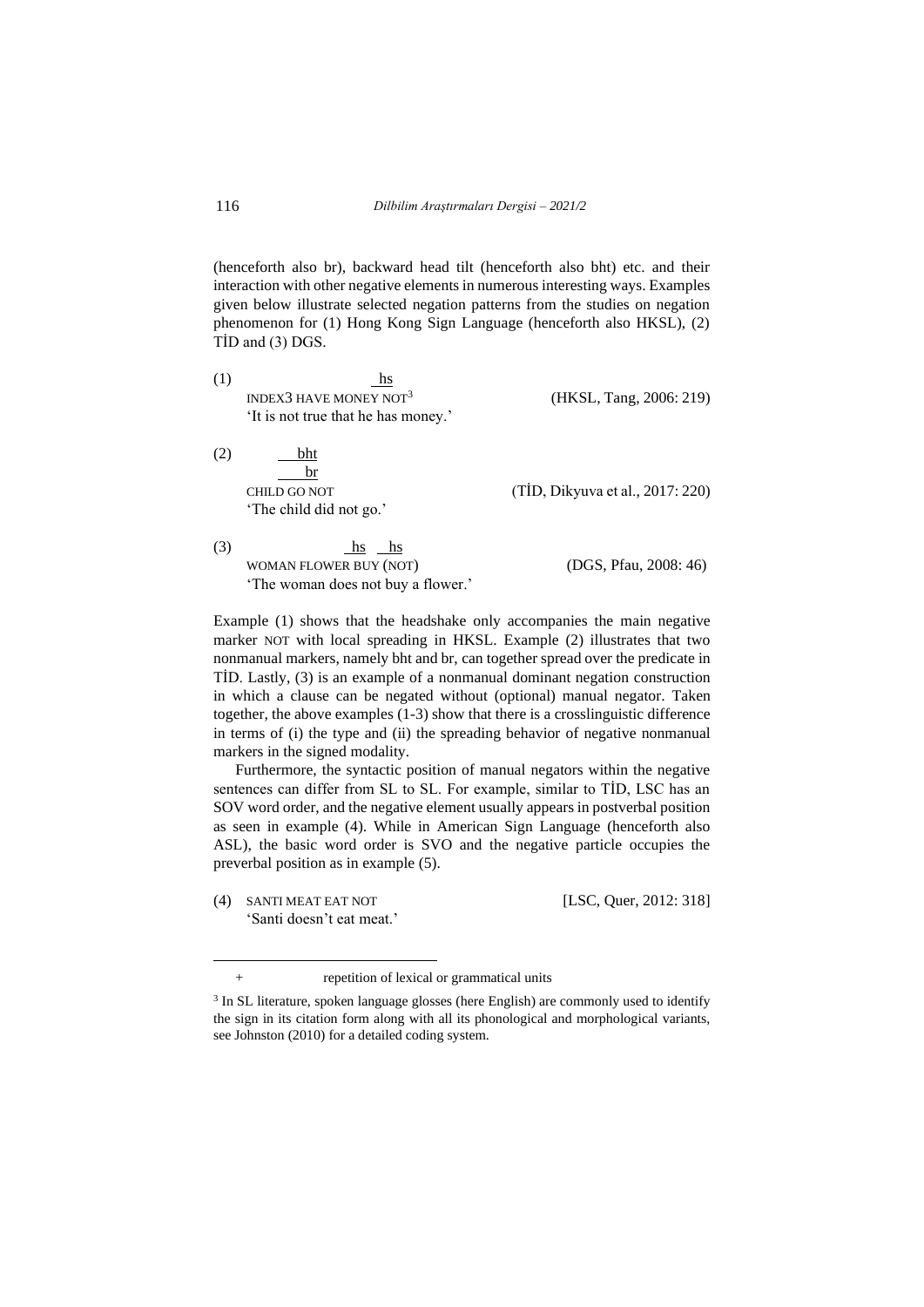## (5) JOHN NOT BUY HOUSE [ASL, Neidle et al., 2000: 44] 'John is not buying a house.'

Note that corpus-based studies also revealed that SLs have possible syntactic positions that negative elements can appear in clause structure. For example, in Johnston (2018), manual negators can precede or follow the verb in Auslan, as well as having a strong tendency for sentence final position.

Typological speaking, Zeijlstra (2004, 2008) suggests a distinction of three types of languages: Strict Negative Concord (henceforth also NC) languages, Non-strict NC languages, and Double Negation (henceforth also DN) languages. If a sentence holds negative status, despite the use of two negative elements, then it is called a NC language (Giannakidou, 2000, 2006). In other words, in NC, more than one negative element does not change the polarity of the negative statement to affirmative (Corblin et al., 2004). The phenomenon is illustrated by the Catalan example (clausal negative marker NO 'not' with pre- and post-verbal NC elements) in example (6).

(6) Ningú (no) pensa res. (Catalan, Deprez et al., 2015: 77) nobody not thinks nothing 'Nobody is thinking anything.'

In contrast to NC, DN languages may combine multiple negative elements in a sentence and the combination of two negators results in an affirmative statement (see Zeijlstra, 2004; Puskás, 2012).

Crucially, there is a growing body of literature where it is proposed that SLs are similar to spoken language in exhibiting NC patterns in their grammar, but they differ from them in modality specific aspects. That is, NC can be seen at the manual or nonmanual level (cf. Quer, 2007 [2002] for LSC; Wood, 1999 for ASL). Also, Quer (2012) proposed two types of NC in sign languages: (i) combination of manual and nonmanual element, and (ii) the cooccurrence of two or more distinct negative manual signs.

Pfau (2016), in line with Zeijlstra (2004, 2006) asserts that side-to-side headshake is the morphosyntactic feature of negative construction in DGS and it can be classified as a strong NC language. Also, he makes an argument based on linguistic data from two studies (Zeshan, 2006b) and (Gökgöz, 2011) that TİD is a Non-strict NC language and allows for NC between the negative marker NOT and an n-word. Let us now take a closer look at each case with examples (7-8) from previous studies.

(7) \*INDEX<sub>1</sub> SMOKE NEVER NOT [DGS, Pfau, 2016: 55] 'I have never smoked.'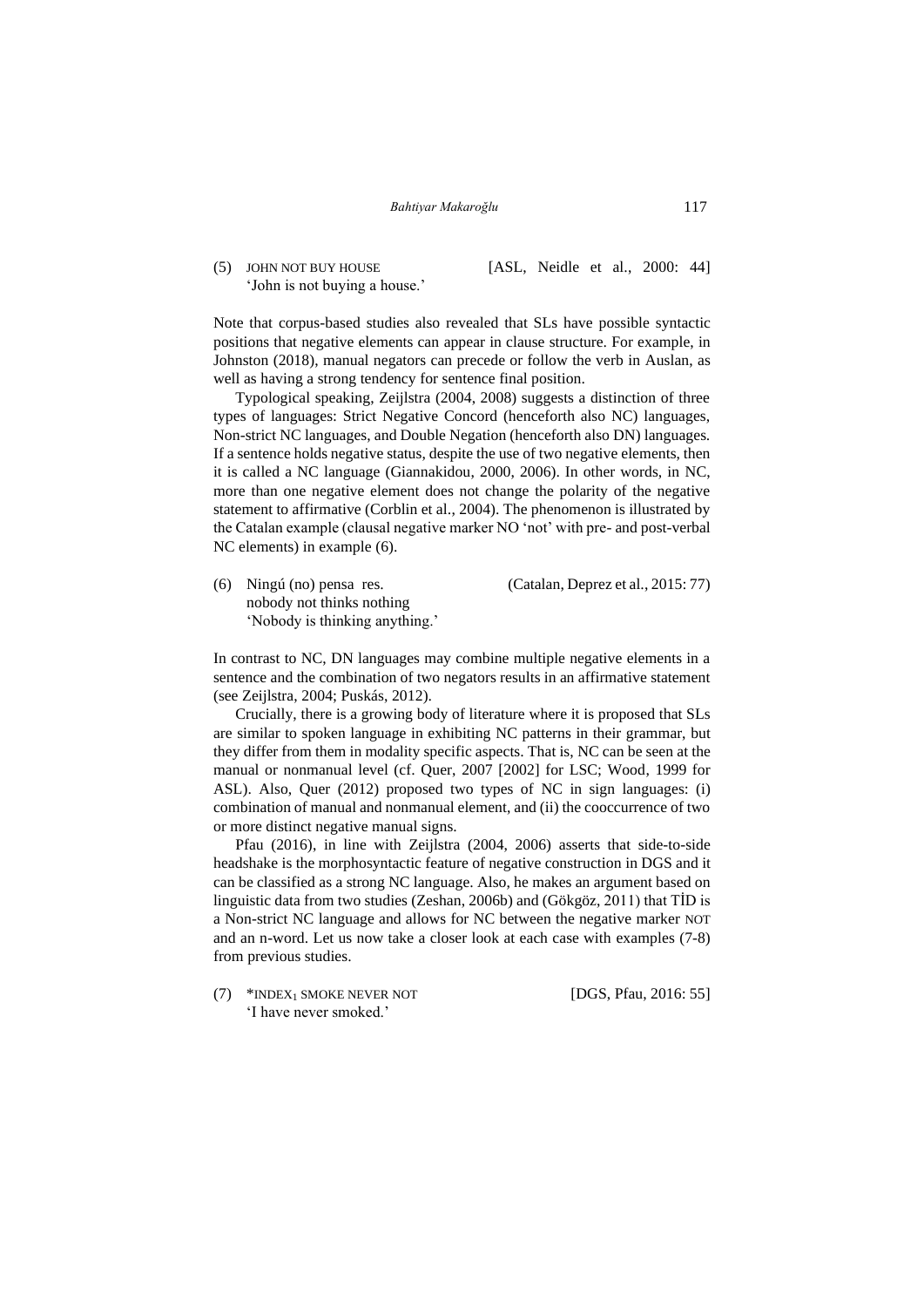(8) INDEX<sup>1</sup> SIGN KNOW NOT AT-ALL [TİD, Gökgöz, 2011: 54] 'I didn't know (how to) sign at all.'

Example (7) shows that in DGS, two manual negators (i.e., NEVER and NOT) cannot cooccur within a clause under an NC reading. So, this syntactic behavior indicates that DGS is a strong NC language. However, in TİD, NC involving the manual negator NOT and the negative sign AT-ALL is possible as seen in (8). So, more than one manual negator do not cancel each other out and the sentence is still interpreted as a negative statement. To sum up, although the linguistic expression of negation in SLs may at first seem to a two-way typological classification (i.e., manual dominant and nonmanual dominant SLs), beyond this two-way typological split, SLs within the two categories may also differ from each other considerably.

#### *2.2 Previous Studies on Negation in Turkish Sign Language*

TİD has an SOV canonical word order, and the verb is usually on the right position (Açan, 2001; Sevinç, 2006; Kubuş, 2008; Göksel & Kelepir, 2016; Dikyuva et al., 2017). First of all, various manual negators such as NOT, NEVER, CANNOT, NO-NO have been previously documented (Zeshan, 2006b; Gökgöz, 2009; Dikyuva et al., 2017). In contrast to DGS, Zeshan (2006b) argues that it is impossible to negate a sentence without the manual negator NOT, articulated with a flat hand, palm facing outward and single down to up movement (see Figure 1).

*Figure 1. The Manual Negator DEĞİL/NOT in TİD (Dikyuva et al., 2017:220)*



DEĞİL/NOT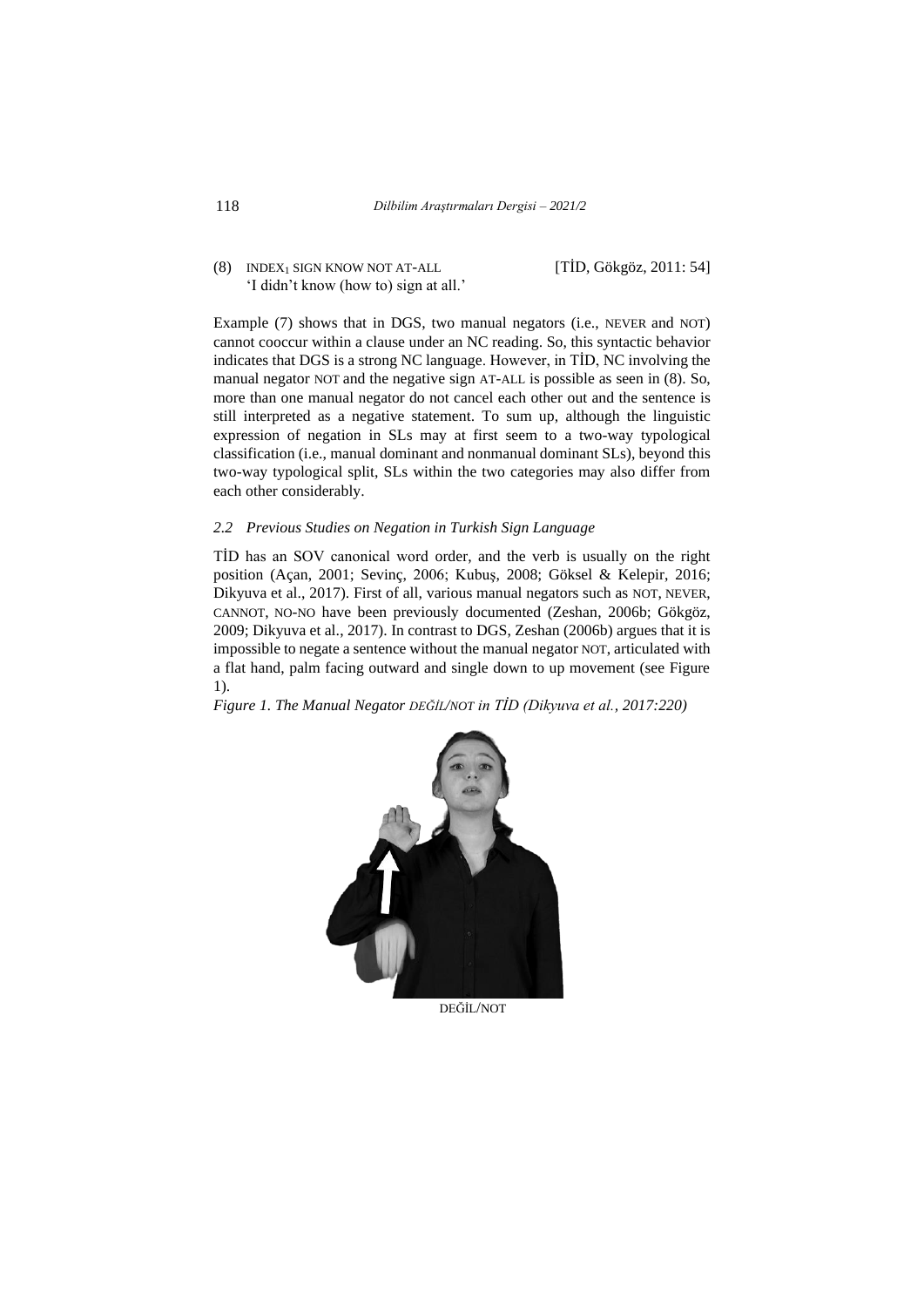So many studies in the literature document the syntactic position of NOT in TİD and claim that it is in a postverbal position in sentences with respect to word order as seen in Example (9) (cf., Zeshan, 2006b; Kubuş, 2008; Gökgöz, 2011). Also, as pointed out by Zeshan (2006b) and Gökgöz (2011), backward head tilt is considered to be a major NMM in negative constructions in TİD. With respect to the domain of this nonmanual marker, it usually cooccurs only with a manual negator, as illustrated in (9).

(9) bht INDEX<sub>1</sub> BANANA THROW<sub>FRONT</sub> NOT  $(TID, G\ddot{o}kg\ddot{o}z, 2011: 66)$ 'I did not throw the banana to the front.'

Although Gökgöz (2009: 58) shows TİD examples of nonmanual only negation, as already mentioned, Zeshan (2006a) claims that there are two typological types of SLs with respect to negative sentences: manual and nonmanual dominant. Example (10) is used by Zeshan (2006b) to support her claim that nonmanual negation on its own cannot change the polarity of the clause in TİD. However, even if no example is attested, Gökgöz (2011: 51) argues that the question of whether TİD clauses are negated by manual only negatives should be taken with caution.

 $(10)$  neg

 $*$ INDEX<sub>1</sub> UNDERSTAND (TİD, Zeshan, 2006b: 45)

'I did not throw the banana to the front.'

Besides the standard negation, there are many types of negative manual negators that change the polarity of the clause on its own: negative adverbs such as NEVER (11), negative modals/auxiliaries such as CANNOT, MUST-NOT (see 12), negative existentials such NOT-EXIST (13) and negative verbs such as WANT-NOT and RECOGNIZE-NOT (TANIMAK-DEĞİL using index and middle fingers) (14) (see Zeshan, 2006b; Dikyuva et al., 2017).

 $(11)$  neg INDEX2BOOK GIVE NEVER 'You have never given the book to me.'

 $(12)$  neg

INDEX1 EVENING WORK FINISH CANNOT 'I cannot finish the work this evening.'

 $(13)$  neg TABLE DIRTY NOT-EXIST 'There is no dirty on the table.'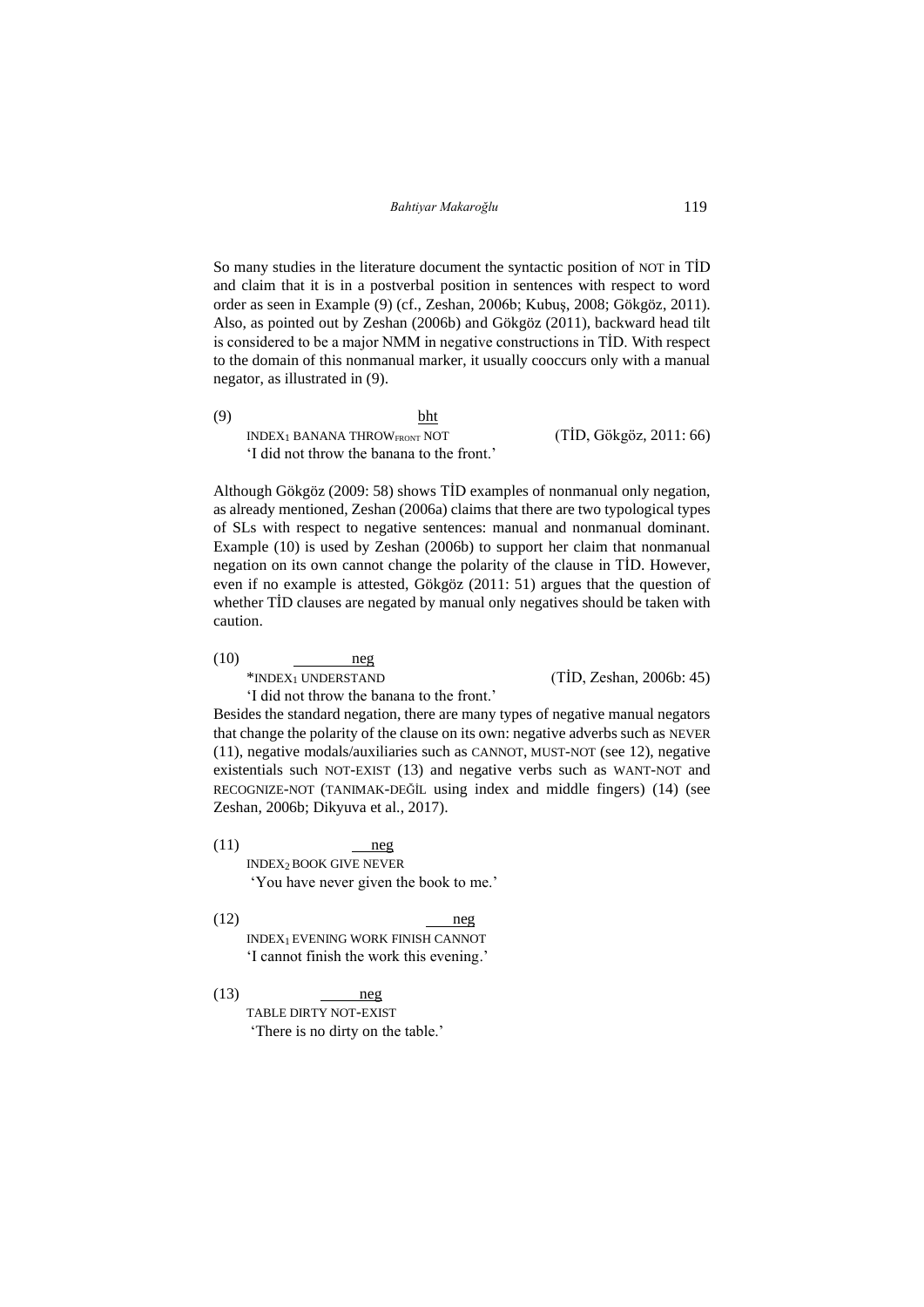## $(14)$  neg TOMORROW MEETING JOIN WANT-NOT 'I don't want to join the meeting tomorrow.'

Although Zeshan (2006b) proposes that backward head tilt is a formal nonmanual part of negation and a statement cannot be negated without manual clause negator NOT, she does not address the question whether TİD users would negate sentences only with other negative nonmanual elements such as puffed cheeks, eyebrow raise etc. Gökgöz (2009: 68) suggested following Pfau & Quer (2002, 2007) that head tilt is a morpho-syntactic marker and brow raising is a purely syntactic marker in relation to the optionality/obligatoriness of these NMMs in TİD.

Later, Gökgöz (2011: 66) provides a table of both functional and distributional properties of negative NMMs attested in his database (n= 56 negative sentences), as seen in Table (2). Researchers have recognized that backward head tilt (attested 48% of the negative sentences in his database) is classified as a lexical negative NMM and spreads locally over the manual negative marker only or the predicate. Remember that, (9) is an example of negative clauses where bht cooccurs with the basic manual negator and does not spread over the predicate. If the bht has a lexical function only, we must further assume that it must be attached to the manual negator.

| <b>NMM</b>                | Local | Spreading     | Lexical Grammatical |
|---------------------------|-------|---------------|---------------------|
| Backward head tilt        |       |               |                     |
| Headshake-1               |       |               |                     |
| Headshake-2               |       |               |                     |
| Single head-turn          |       |               |                     |
| Non-neutral brow position |       | $\mathcal{L}$ |                     |

*Table 2. NMMs Observed in Negation in TİD, with Hypotheses about Their Functions in the Grey Cells (Gökgöz, 2011: 66)*

Contrary to previous studies, Gökgöz (2011) also combines brow lowering and brow raising, and labels them as "non-neutral brow position" (henceforth also nbp). Although Gökgöz (2011) argues that nbp (attested 71% of the negative sentences in his database) should be considered as a syntactic negative marker, he provides no examples of this option where a statement is negated with nbp only. So, the crucial question is whether or not a sentence can be negated by "nbp" only. Leaving theoretical issues aside, as seen in here, the status of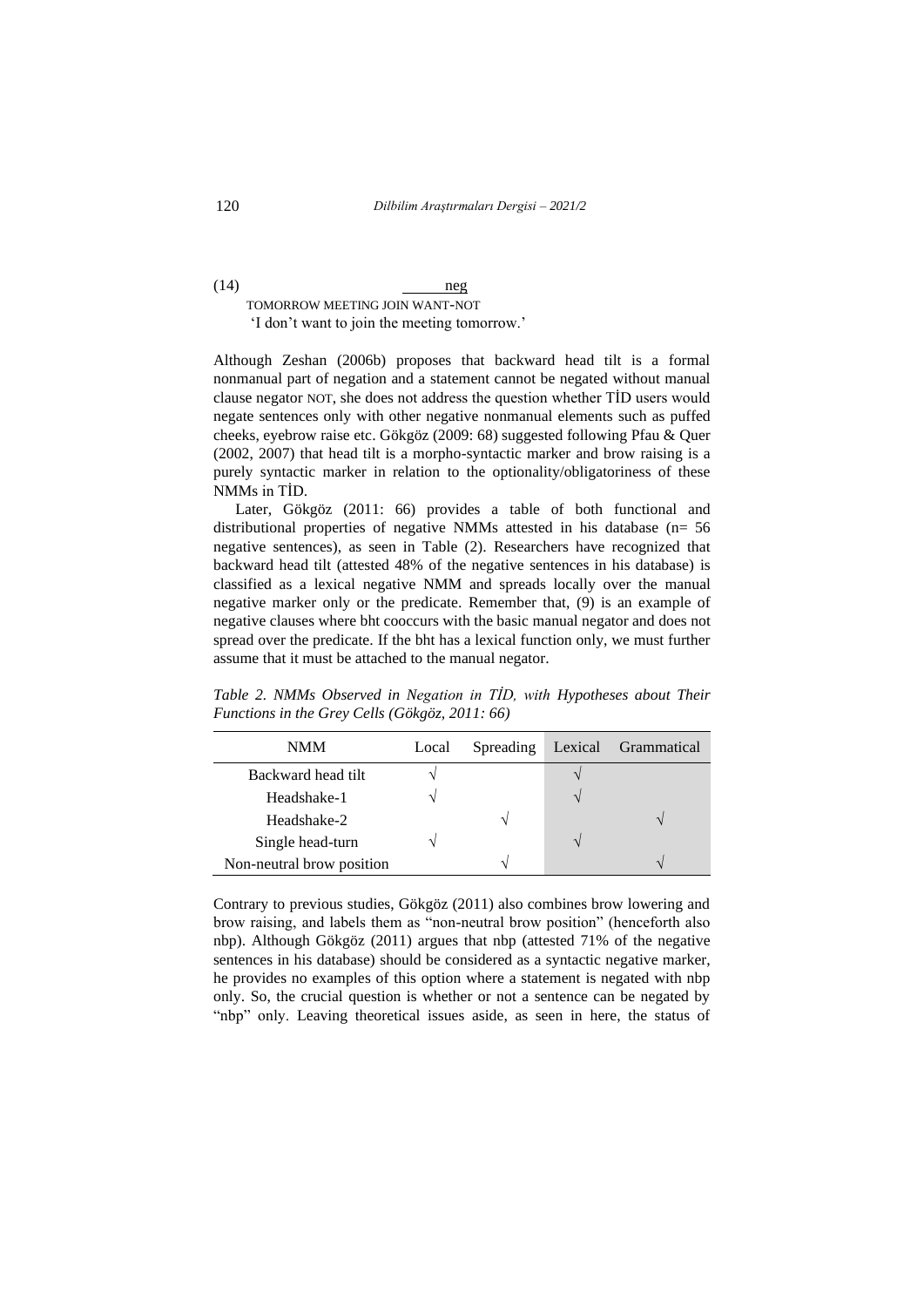*Bahtiyar Makaroğlu* 121

negative NMMs is now out of date and the grammatical behavior of NMMs in TİD is not clear at all.

As mentioned before (in Section 2.1.), Pfau (2016) argues that NC involving two or more manual negative elements is possible in TİD. (8) is an example of NC in which the manual negative adverbial AT-ALL follows the basic manual negator NOT. In sum, we have seen that Gökgöz (2011) assumes that TİD is a Non-Strict NC language, and nbp and headshake are grammatical negative NMMs. Taken together, the next question to ask would be whether the combination of at least two or more independent negative nonmanual markers in linear order and not synchronized will not cancel each other out. Even though Gökgöz (2011) does not address the availability of NC involving two independent nonmanual negators, let us briefly consider this possibility. If this alternative scenario is possible, the question then can help to test the typological characteristics of negation construction in TİD. This will be discussed in detail in Section (5.3)

#### **3 Method**

The distribution of negative clausal data is based on the TİD Corpus (Dikyuva et al., 2017) which consists of approximately 6240 minutes of digital video recordings, collected from 116 native TİD signers from 26 different cities (see Figure 2) and 7 geographical regions across Turkey. Aged between 12 and 60, the participants were deaf ( $\geq$  75 dB pure-tone average in the better ear, confirmed by their audiometric test reports) from birth or had lost their hearing between the ages of 0 and 3 and were exposed to TİD in their earlier ages. All participants stated that they had daily contact with TİD in the Deaf community for more than 10 years (see discussions for signers' qualifications in linguistic research, Mathur & Rathmann, 2006). Semi-structured elicitation tasks in the TİD Corpus consisted of a list of topics, pictures, and movies used as material to create a natural communicative environment in signing conversations (see discussions for methodology on sign language corpora, Fenlon et al., 2015).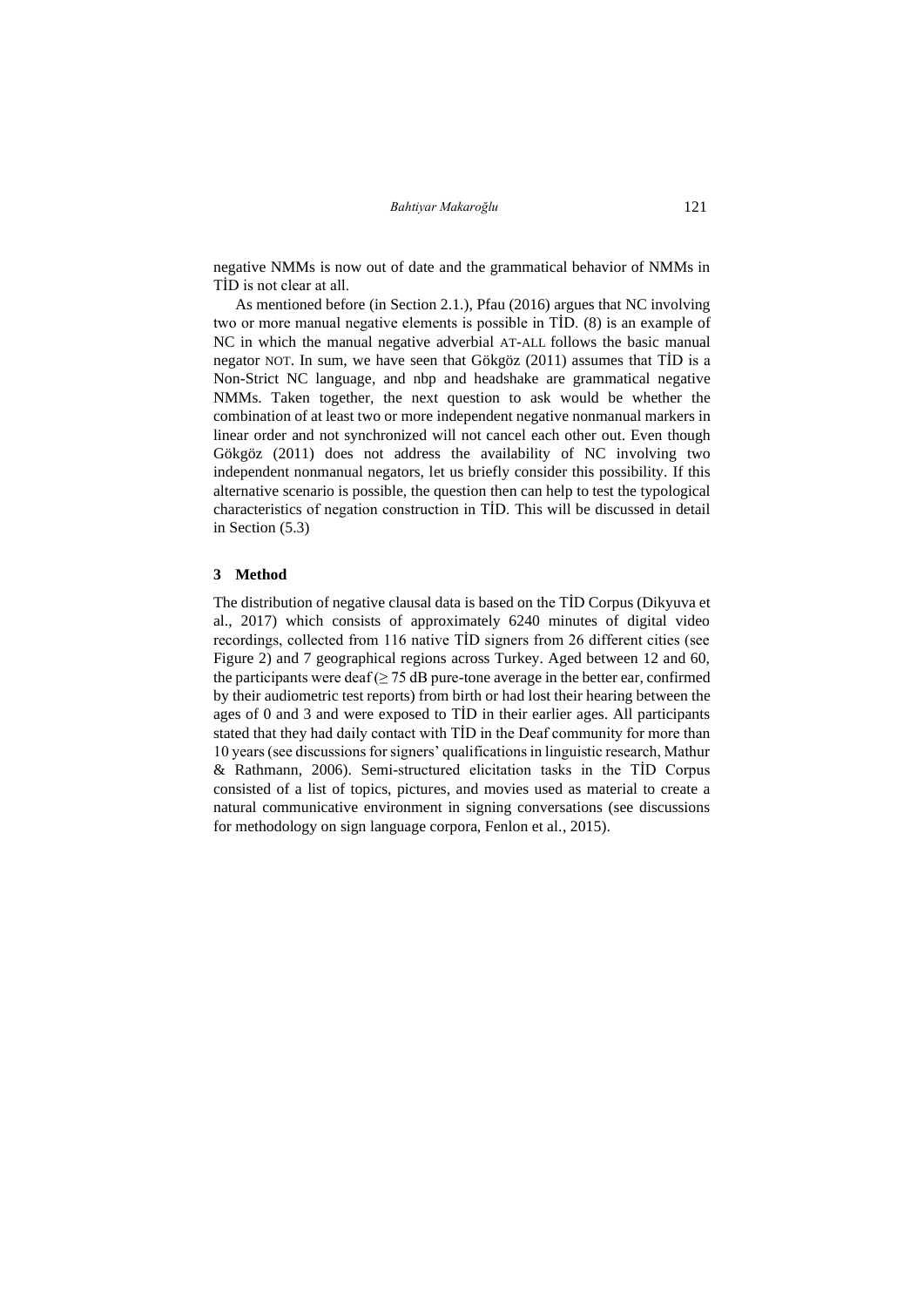

*Figure 2. Regional Distribution of the TİD Corpus<sup>4</sup>*

The corpus was collected in the cities in which the participants resided to get video recordings as naturalistically as possible and unaffected from sociolinguistic factors such as interlocutor-related or setting-related style shifting. Because TİD is a full-fledged natural language with its own unique grammatical rules, the topics in the list consisted of mostly a single written word to avoid the effect of Turkish as much as possible. Participants were told that they would start talking about anything related to the randomly selected topic and were informed to either change the topic from the list or use their own new topic in conversation at any time they wished. Thus, the topics in the list were only used to trigger the TİD conversations.

Due to both financial and methodological constraints, less than 30% of the TİD Corpus (approximately 240,000 sign tokens) has to date (January 2021) been transcribed (i.e., ID-gloss etc.) by the Deaf research assistants using the ELAN annotation tool (Sloetjes & Wittenburg, 2018). To begin with, the glossing of each participant file continued until our target of 10 minutes of video recordings was reached and then we proceeded onto the next video file of other participants. So, the dataset sample which was edited into 116 video clips for detailed annotation, consists of 1160 minutes of digital video recordings (see Makaroğlu, 2021 for detailed information).

For the current study, the dataset consists of 520 minutes of dyadic video conversation taken from the TID Corpus (52 files – two files for each city – almost 28% of the corpus) and was re-coded in terms of negation properties following the coding schema in Appendix 1. In addition, the information here is

<sup>4</sup> The left line shows the fieldwork route — starting from Ankara, the capital of Turkey — of the first research team called the Western Team and the right line shows the route of the second research team called the Eastern Team.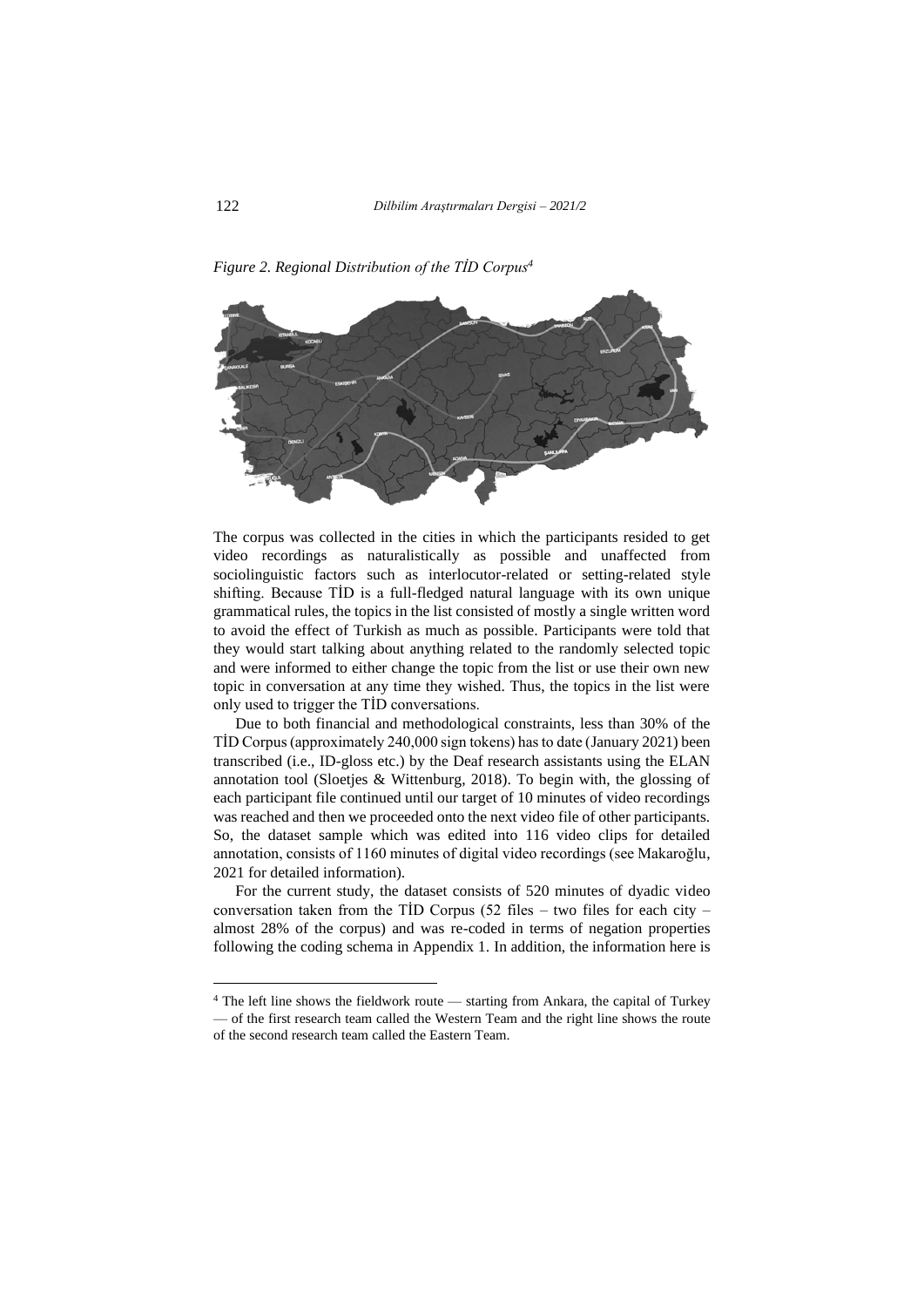only provided about the discussion topics. While the main purpose of this paper is clearly to document negation strategies in negative sentences, other negative elements (e.g., negative existential forms) have been included in the initial coding. Eventually, this paper reports the preliminary findings from the Specialized TİD Negation Sub-Corpus including 66,199 sign tokens collected as part of the TİD Corpus Project. The following section reveals token frequency occurrences of negation strategies and it also discusses the similarities and differences in terms of realization of negation with other SLs.

#### **4 Frequency of Negation Strategies**

Preliminary findings based on 1,249 negative sentences show some similarities to the previous descriptive studies as well as some considerable differences. Negation sentences (n= 1249) were found on average 2.4 times per minute in the dyadic interview groups and they have high occurrence compared to Kata Kolok (henceforth also KK) (Lutzenberger, 2017). As has been observed in other papers, the negation strategy with manual negators roughly corresponds to a high percentage of the frequency occurrence dataset as seen in Table (3). The simultaneous use of manual and nonmanual negative elements in negative sentences leads to a series of negative strategy possibilities. It was found that the negative sentence dataset includes 47 combinatorial options (i.e., NOT+bht+br, NOT+hs, NEVER+bht+br etc.). Let us now take a closer look at each case from our database.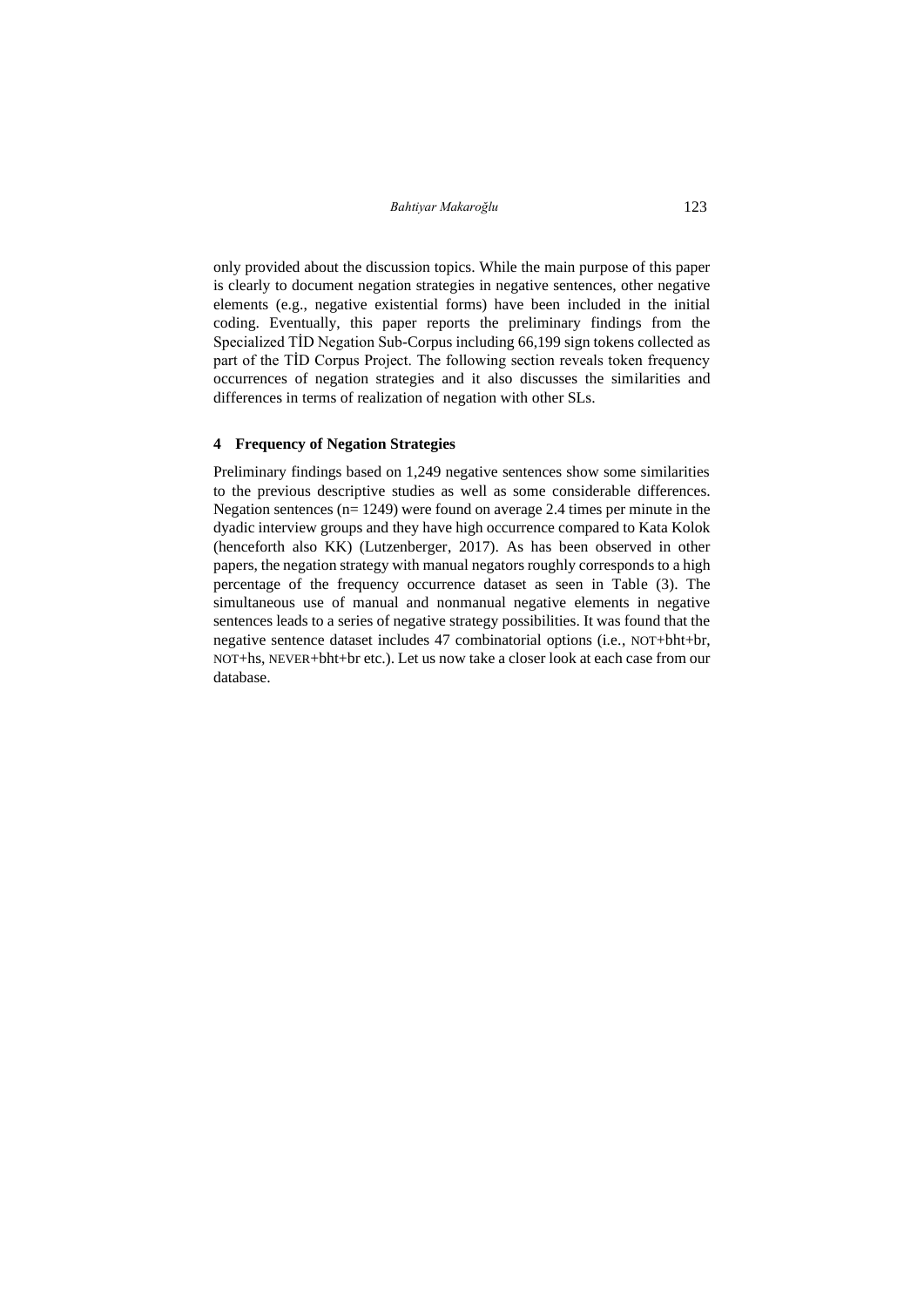| Rank | Negative         | N   | Per    | % Database | $\%$       |
|------|------------------|-----|--------|------------|------------|
|      | strategy         |     | (1000) |            | Cumulative |
| 1    | $NOT + bht + br$ | 303 | 242,6  | 24.26%     | 24.26%     |
| 2    | $NOT + bht$      | 206 | 164,9  | 16,49%     | 40,75%     |
| 3    | $NOT + bht + b1$ | 116 | 92,9   | 9,29%      | 50.04%     |
| 4    | $NOT + b1$       | 62  | 49.6   | 4.96%      | 55,00%     |
| 5    | $bht+br$         | 34  | 27,2   | 2,72%      | 57,72%     |
| 6    | NOT+Sht          | 32  | 25,6   | 2,56%      | 60,29%     |
| 7    | bht              | 29  | 23,2   | 2,32%      | 62,61%     |
| 8    | $NOT + hS$       | 28  | 22,4   | 2,24%      | 64,85%     |
| 9    | pc               | 23  | 18,4   | 1,84%      | 66,69%     |
| 10   | br               | 22  | 17,6   | 1,76%      | 68,45%     |
| 11   | bl               | 22  | 17,6   | 1,76%      | 70,21%     |
| 12   | bht+bl           | 17  | 13,6   | 1,36%      | 71,57%     |
| 13   | $NEVER + hs$     | 14  | 11,2   | 1,12%      | 72,69%     |
| 14   | <b>NEVER</b>     | 13  | 10,4   | 1,04%      | 73,74%     |
| 15   | NEVER+bht+br     | 13  | 10,4   | 1.04%      | 74.78%     |

*Table 3. Rank Frequency Profile of the 15 Top-ranked Negative Patterns (n=47 Different Negative Strategies)*

First, it can be argued that the manual negator NOT plus backward head tilt is a distinctive pattern for negation in TİD. To make it clear, the top 3 negative patterns including NOT and  $\text{bht} - \text{NOT} + \text{bht} + \text{br}$ , NOT+bht and NOT+bht+bl — make up 50,04% of the data. On the other hand, 6 of the top 15 negative patterns (11,76% of the data) - labelled in grey- are categorized as a nonmanual only. In Section 5.1, we will discuss the spreading behavior of these markers in negative sentences without the basic manual negator NOT. As Table (3) shows, the top 15 negative patterns represent 74.78% of the current data. Overall, these data, do clearly show that NMMs (most often bht+br) can be used to negate a sentence without a manual negative sign. It is therefore clear that TİD cannot be roughly classified as a manual dominant SL since there is a substantial amount of data in which independent nonmanual negative elements can change the polarity of the statements. Also, it is worth mentioning here that Oomen & Pfau (2017), Lutzenberger (2017), and Johnston (2018) all found similar discrepancies with similar categorical claims regarding NGT, KK, and Auslan, in their corpus studies.

Furthermore, as seen in Table (3), one would deduce that bht is not lexically specified for NOT, and the manual negator can also be combined with other nonmanual markers such as brow lowering (i.e., 4th of the 15 top-ranked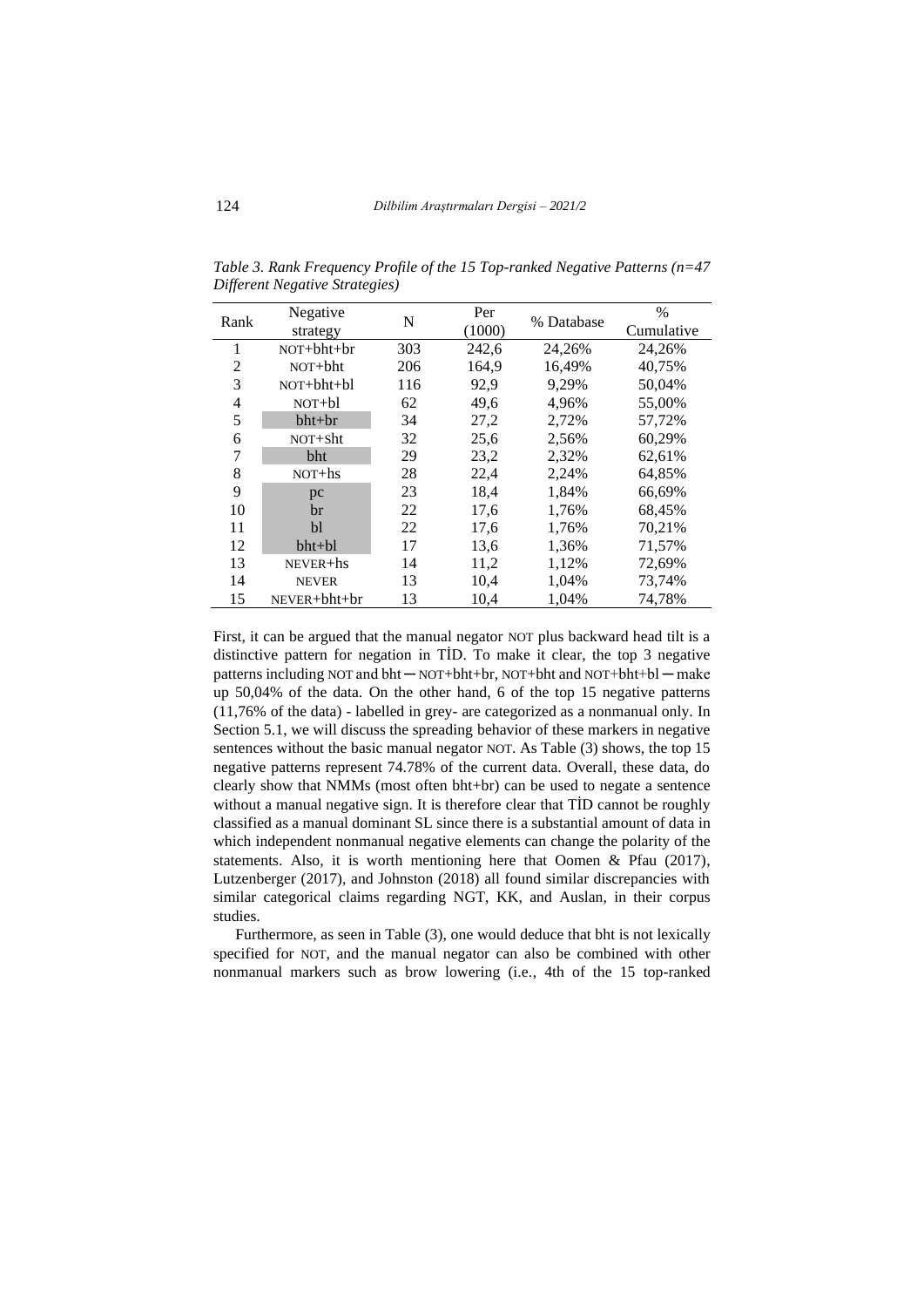negative strategies with 62 occurrences), sideward head tilt<sup>5</sup> (i.e., 6th of the 15 top-ranked negative strategies with 32 occurrences), headshake (i.e., 8th of the 15 top-ranked negative strategies with 28 occurrences) etc. as well.

In Table (4) we provide an overview of the frequency profile of the 10 topranked negative marker tokens. Many negative sentences include more than one nonmanual negative element. So, this pattern explains that there were 2.1 negative marker tokens per negative sentence. Across all data, 6 of the top 10 negative marker tokens (62,13% of the data) - labelled in grey - are categorized as nonmanual elements and the high frequency of bht identifies it as the main nonmanual negator. Therefore, it is more insightful to determine the typological characterization of negative markers in terms of their token frequency occurrences.

*Table 4. Rank Frequency Profile of the 10 Top-ranked Negative Marker Tokens (n=2672)*

| Rank | Negative      | N   | Per    | $\%$     | $\%$       |
|------|---------------|-----|--------|----------|------------|
|      | marker        |     | (1000) | Database | Cumulative |
|      | <b>NOT</b>    | 844 | 315,9  | 31,59%   | 31,59%     |
| 2    | bht           | 745 | 278,8  | 27,88%   | 59,47%     |
| 3    | br            | 452 | 169,2  | 16,92%   | 76,38%     |
| 4    | bl            | 272 | 101,8  | 10,18%   | 86,56%     |
| 5    | hs            | 95  | 35,6   | 3.56%    | 90,12%     |
| 6    | <b>NEVER</b>  | 77  | 28,8   | 2,88%    | 93,00%     |
| 7    | sht           | 58  | 21,7   | 2,17%    | 95,17%     |
| 8    | pc            | 38  | 14,2   | 1,42%    | 96,59%     |
| 9    | $NO-NO$       | 19  | 7,1    | 0,71%    | 97,31%     |
| 10   | <b>CANNOT</b> | 17  | 6,4    | 0,64%    | 97,94%     |

Typologically speaking, the side-to-side headshake nonmanual negator is found most frequently in European SLs, whereas using the backward head tilt is the main nonmanual strategy in Eastern Mediterranean SLs even though studies have shown that they also use headshake. Nonetheless, headshake also exists but occupies a relatively smaller proportion of nonmanual marker tokens in these SLs (see Zeshan, 2006b for TİD, Hendriks, 2008 for Jordanian Sign Language, and Antzakas, 2006 for Greek Sign Language). In the current study, as Table (4) shows, headshake is ranked 4th most frequent nonmanual marker with 95 occurrences.

Another comparison can be made when looking at the occurrences of negative elements in terms of articulator type. As seen in Figure (3), the

<sup>5</sup> As far as we know, this nonmanual negator has been reported for the first time in the current study.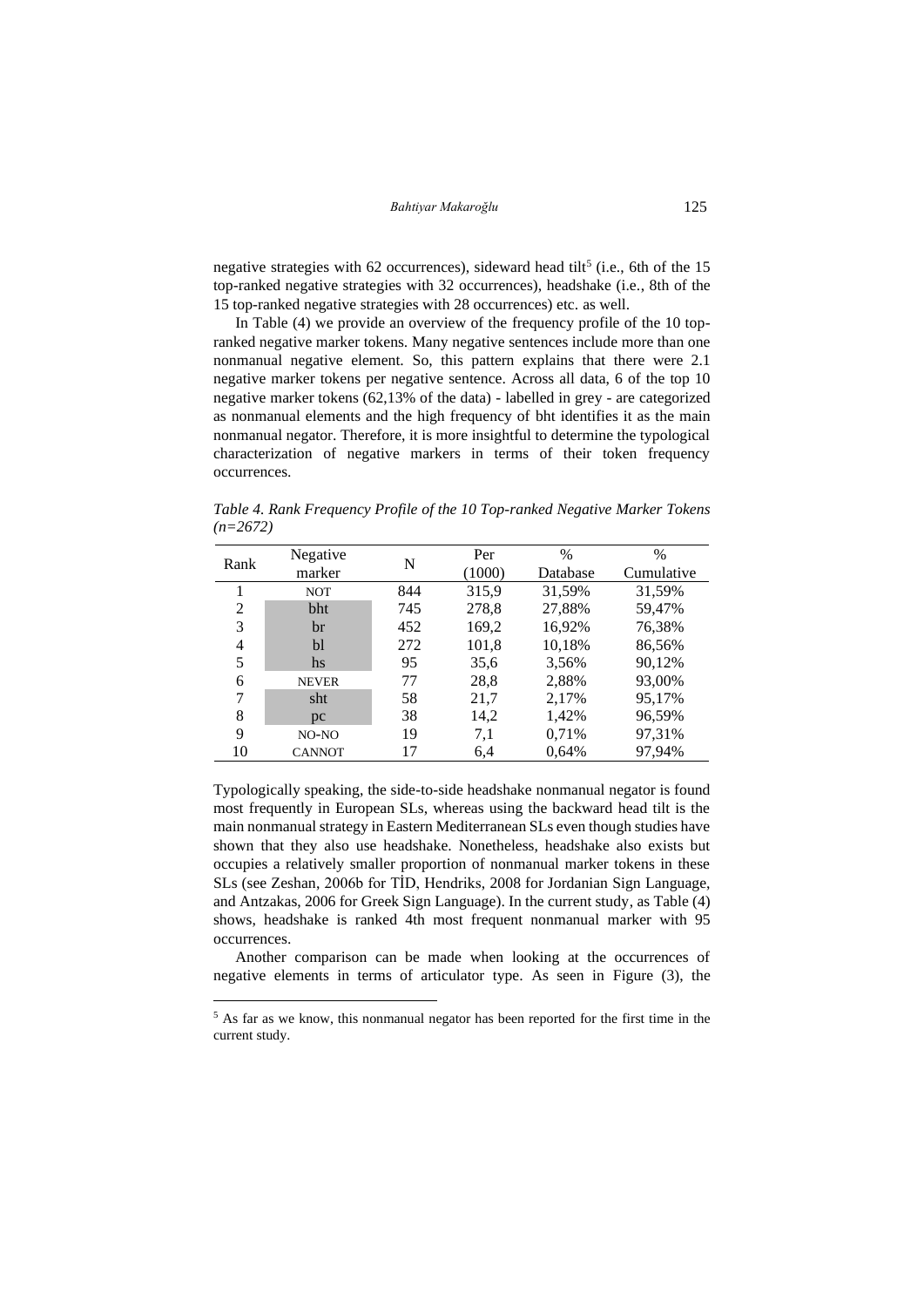synchronized combination of manual and nonmanual negators was the most frequent articulator type, totaling 1031 negative sentences or 82,55% of the entire data. The second most frequently used articulator type was nonmanual realization appearing in 174 negative clauses, or 13,93% of the data. The third, manual only marking (i.e., NEVER and ZERO) was seen in only 44 negative sentences or 3,52% of the data. Moreover, across all data, the majority of negative sentences (n=1205 and 96,48%) contain negative nonmanual elements, specifically, backward head tilt, brow raising and brow lowering.

*Figure 3. Distribution of Articulator Type in Clausal Negation*



As seen in Figure (3), this distribution also changes the typological perspective of the negation phenomenon in TİD. 13,93% of nonmanual-only-negation cannot to be ignored as an exceptional behavior when categorizing TİD as a manual dominant language in terms of traditional negation typology. Keeping these necessities in mind, the corpus-based data may raise a question of how much divergence (or exceptions in a traditional way) is acceptable to still categorize TİD as a manual dominant SL. Thus, TİD negation system cannot be easily classified either as manual-only or nonmanual-only as claimed before (Zeshan, 2006b; Pfau, 2016).

As is illustrated in Figure (4), the cooccurrence of backward head tilt and basic negator NOT is observed in 74,38% (n=627) of the negative sentences including manual negative marker NOT. However, this means that there were 216 negative sentences involving the manual negator but no backward head tilt. It further reveals that in 25,63% of the cases, the manual negator on its own can change the polarity of the clause or combines with the other nonmanual markers but not bht. Based on the distribution of backward head tilt, one might argue that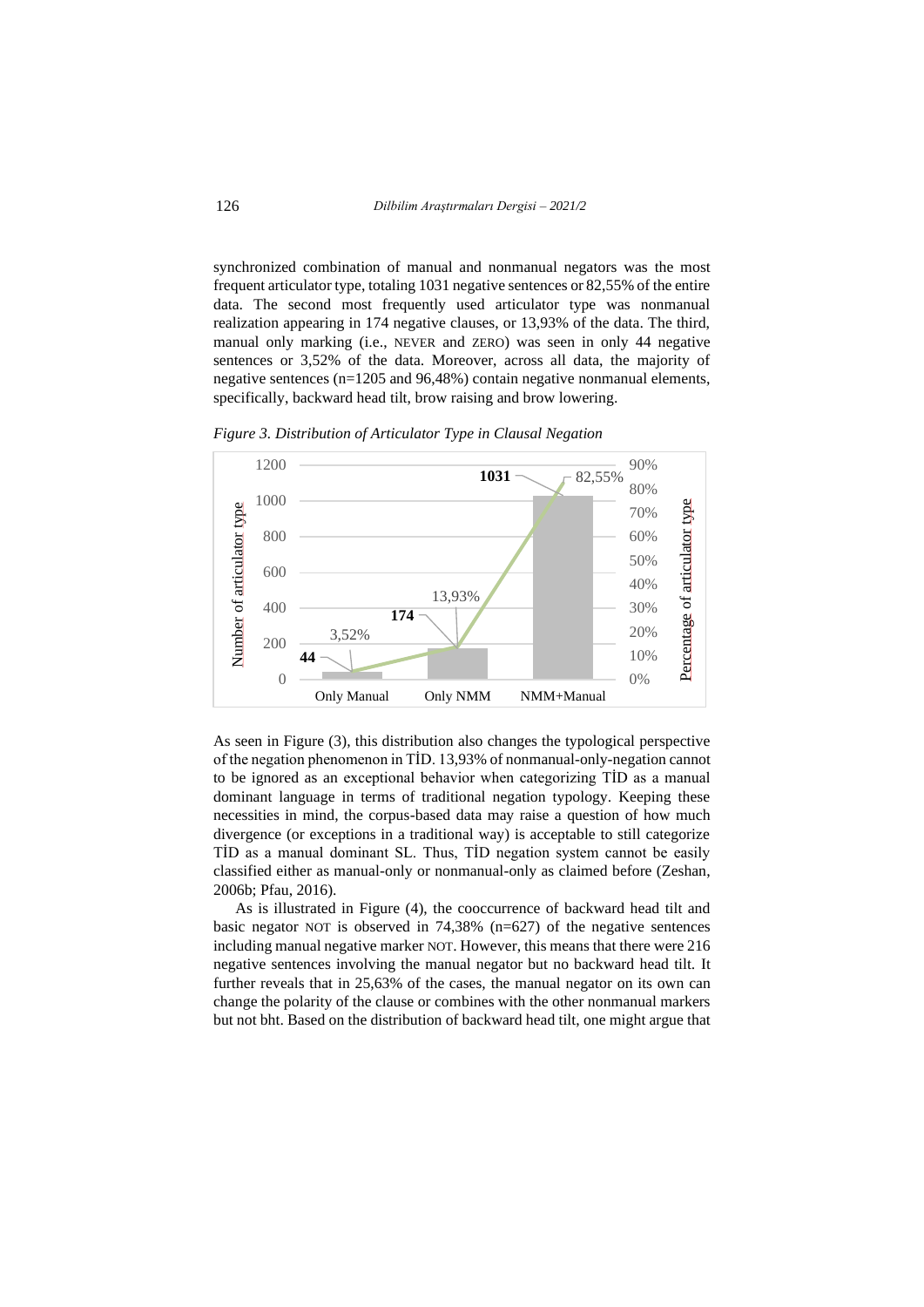it is not lexically specified for NOT. This assumption will be discussed in detail in Section (5.1.1)

*Figure 4. Distribution of Backward Head Tilt (n=843 Negative Sentences Involving Manual Negator NOT)*



As we stated earlier, the distribution of brow position (i.e., brow raising or lowering) is another issue in negative constructions in TİD. From Figure (5) one can see that 722 negative sentences or 57,80% of all the data were negated nonmanually with non-neutral brow marking. It accounts almost for two third of the whole negation dataset. These occurrences in turn raise the question whether non-neutral brow position can be classified as a grammatical or lexical marker in negation of TİD. The issue of non-neutral appearance of the brow will be briefly addressed in Section (5.1.2).

*Figure 5. Distribution of Non-neutral Brow Position in All Negative Clauses (n=1249)*

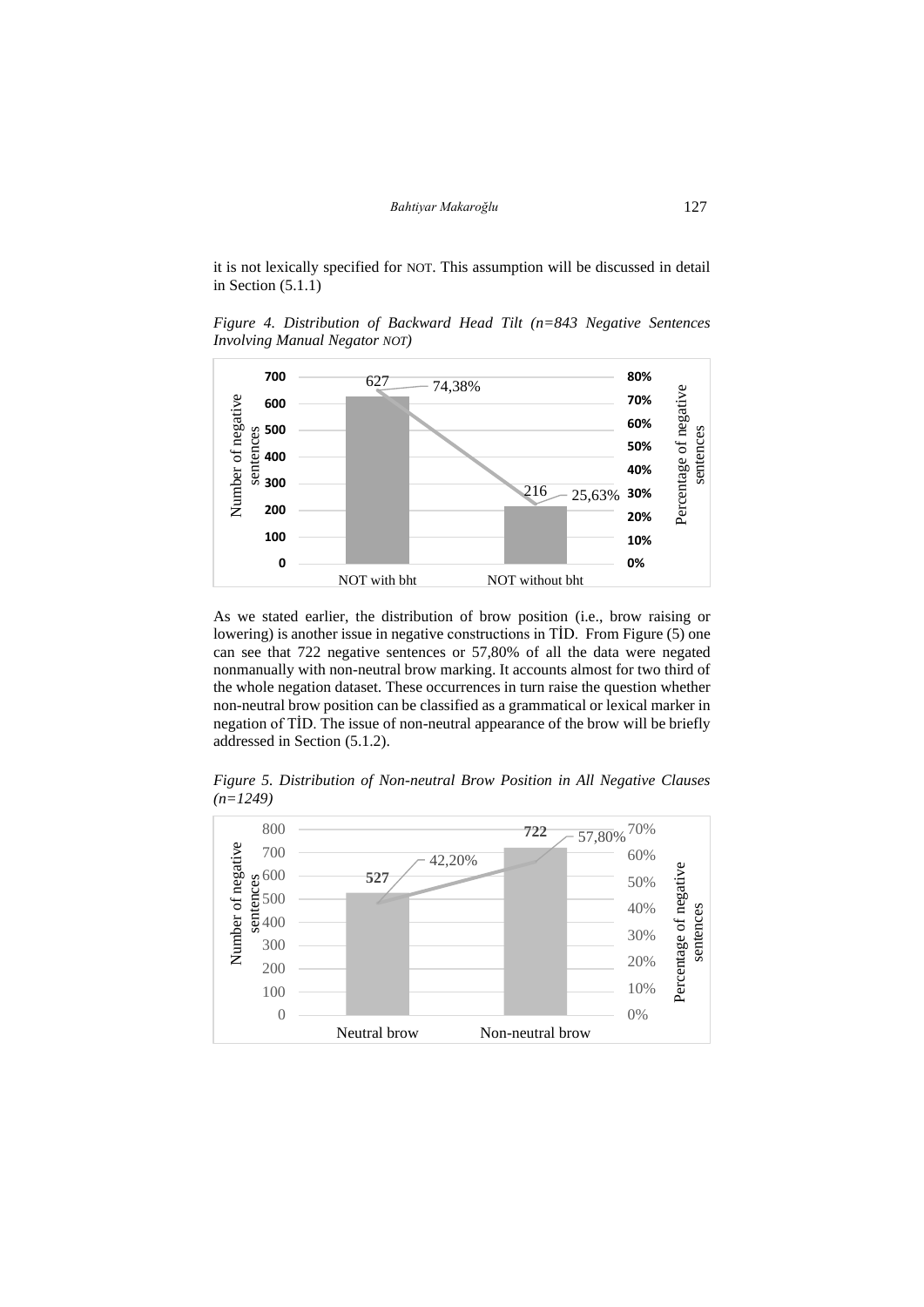To sum up, we find that contrary to nonmanual dominant SLs (such as DGS, headshake), TİD has more than a single NMM having a grammatical function in negative sentences. Note that, even if they make up relatively a smaller proportion of the negative patterns, TİD signers can negate the sentence only with negative nonmanual markers (i.e., bht, br, bl, puffed cheeks etc.). At the same time, the cooccurrence of the manual and nonmanual negative elements represents most of the data (82,55% as illustrated in Figure 3) and has long been recognized to be a very common negation behavior in TİD grammar. Recall that bht can function as the only negating marker in a sentence. It could be argued that the frequency data on bht illustrated in Figure (4) provides an argument against previous claims for TİD that in 25,63% of the cases, the basic manual negator NOT on its own can change the polarity of the clause or combines with the other nonmanual markers but not bht (Section 2.2).

#### **5 Negation Strategies in Turkish Sign Language**

As stated above, NMMs, such as brow raising and backward head tilt, play a crucial role in the TİD grammar. Taking into account the nonmanual negative formation, one of the central questions in the field of SL linguistics is the combination of two or more negative NMMs, and whether they are able to change the polarity of the sentence independently of each other. As it has already been pointed out in the beginning of the paper, negative NMMs – be it a backward head tilt, brow raise, headshake etc. – can be realized together to convey clausal negation. However, there is limited data in the TİD literature on negative nonmanual negators being independent of manual negative elements. The preceding section provided a detailed linguistic analysis of negative nonmanual markers in TİD grammar with assumptions on their functions.

### *5.1 Nonmanual Negators in Negation*

Although Zeshan (2006b) strongly claims that a clause cannot be negated only by means of nonmanual negators in TİD (see example 10), we have shown in previous sections that it is possible to negate a sentence by means of only nonmanual elements  $-$  (i) non-neutral brow position, (ii) negative completive marker – puffed cheeks  $(pc)^6$ , (iii) backward head tilt – which can change the polarity of sentences on their own without the clausal negator NOT. The following examples thus reveal that TİD does not strictly feature a manual dominant negation system – at least at first sight –, against what Zeshan (2006b) suggest. In a manual dominant system, on the other hand, a proposition can exclusively be negated by a manual marker, except for some specific contexts. In the

<sup>6</sup> Portmanteau marker conveying both aspect and negation.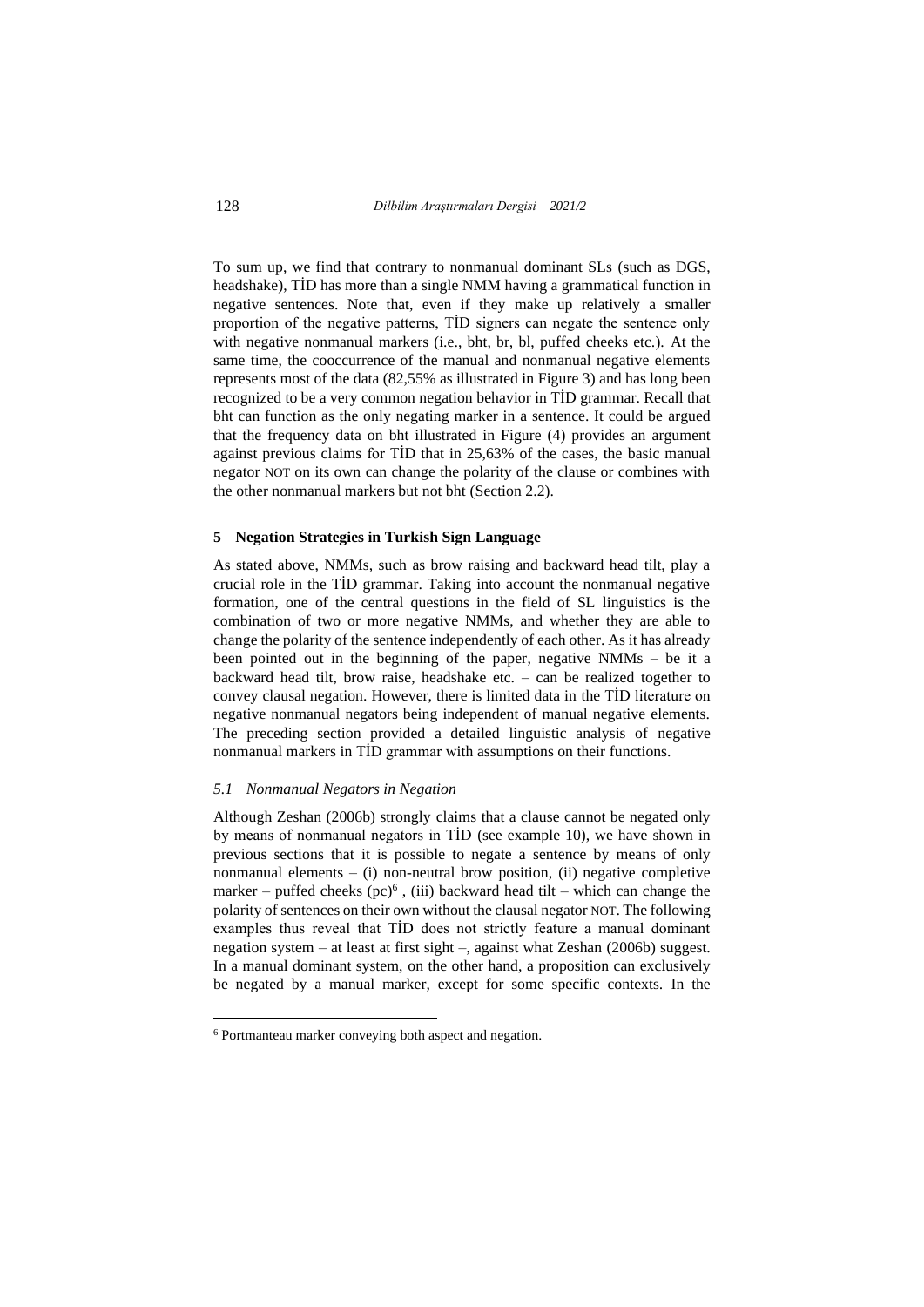following discussion, however, we only include backward head tilt, brow raising and puffed cheeks.

#### *5.1.1 Backward head tilt*

The first nonmanual element we discuss in some detail is backward head tilt. As stated in Table (3), only backward head tilt marking showed up in 29 negative sentences or 2,32% of the dataset. Although Zeshan (2006b) and Gökgöz (2011) assume that the clausal negator NOT is lexically specified for backward head tilt, it can be noticed that NOT is not obligatorily accompanied by the negative NMM (cf. Table 3). Considering the example in (15), while TİD is previously classified as a manual dominant SL, the negative sentence includes only a single nonmanual negative element. We have seen that it is possible for bht to only accompany the verb (similar to headshake in DGS, example 3).



 bht STILL GROWN-UP IX<sub>3</sub> [65:005 S:00:05:36 [E:00:05:38\]](https://drive.google.com/file/d/17OsMnRScMdfsWP7t28NnVqFTlNoOnnI9/view?usp=sharing)<sup>7</sup> 'He still hasn't grown up.'

As is illustrated in example (16), although the manual negator NOT occurs in the sentence-final position, it is clearly seen that bht only spreads over the verb REMEMBER and the preceding sign LIKE. Visual intonation is not always clear cut in SLs but in this example, we can still observe that there are not any kind of pausing or intonational break strategy. So, this example is important for the discussion of grammatical role of the bht in TİD. Clearly, the availability and spreading behavior of bht indicates that it is not lexically specified on the clausal negator NOT, and this is indeed a counter argument to what Zeshan (2006b) and Gökgöz (2011) suggest. In addition, the manual negator seems to be an optional negative element regarding the distribution of nonmanual markers.

<sup>7</sup> [*plate number/city code: file code* S:*hour:minute:second* E:*hour:minute:second*]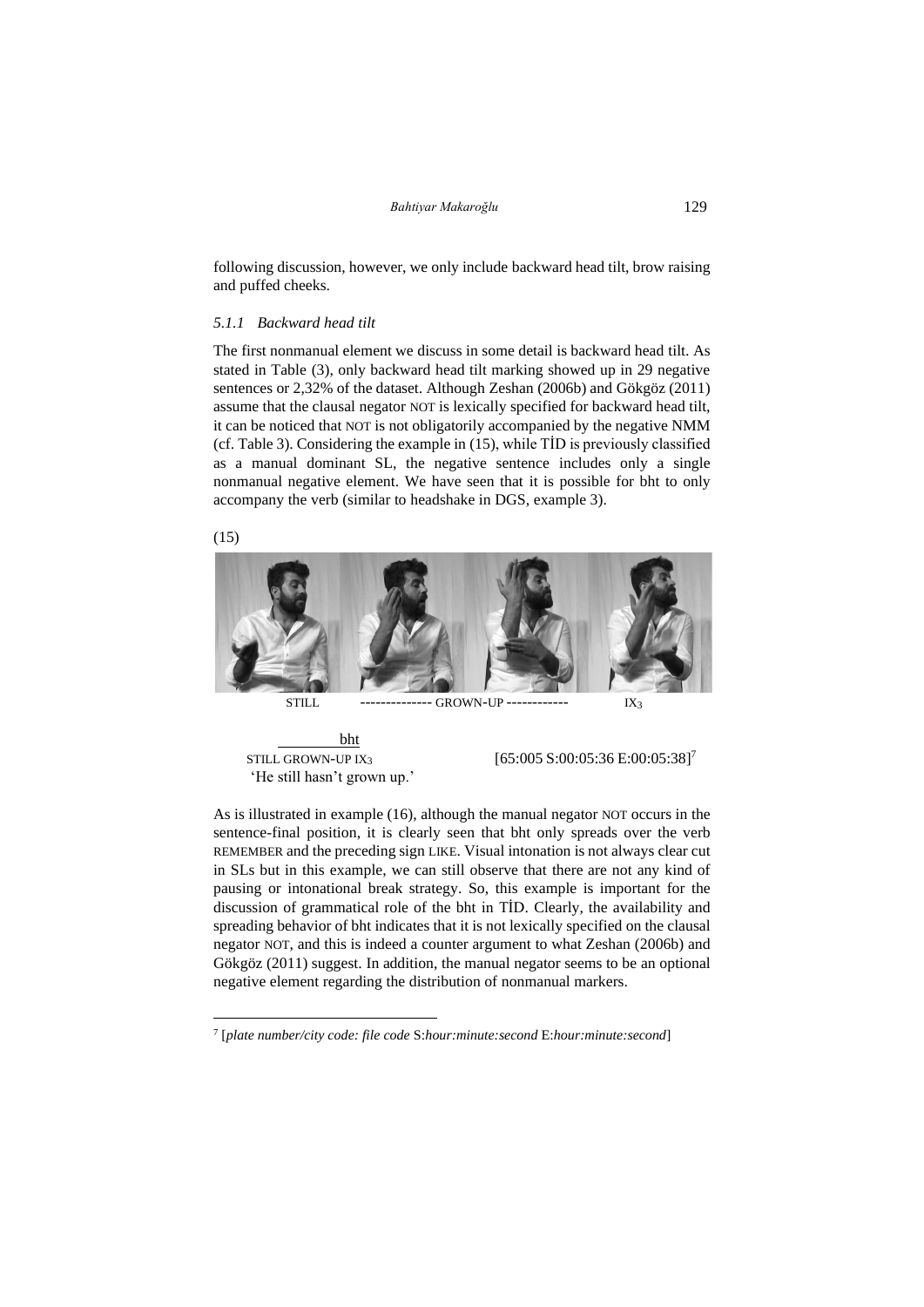130 *Dilbilim Araştırmaları Dergisi – 2021/2*



'My age was like seven, eight and nine, I don't remember (exactly).' [\[34:019 S:00:05:58 E:00:06:01\]](https://drive.google.com/file/d/18LcLIcVPpaPxS-8QsUa1msHtV7N-ToZv/view?usp=sharing)

According to Gökgöz (2011), bht cannot spread beyond the predicate or the negative marker NOT (30% on predicate and NOT, and 70% on a single negator attested in his data). However, as seen in example (15) and (16), the backward head tilt can spread over at least the negated element (here verb), but may optionally spread over the pre-verbal (i.e., the sign LIKE in example 16) or postverbal position (i.e., pointing sign  $IX_3$  in example 15). On the other hand, we also observe that the spread of bht usually has a local behavior not a full spreading (over the entire sentence), similar to what Zeshan (200b) and Gökgöz (2011) described for TİD.

The status of backward head tilt raises the question whether TİD grammar displays a grammatical variation with respect to negation or not, especially for negative nonmanual markers. First of all, it should be pointed out here that there is a considerable amount of attested lexical and grammatical variation in most SLs because of various sociolinguistic factors such as signer's age, region of origin etc. (see Lucas & Bayley, 2005; Johnston & Schembri, 2010; Stamp et al., 2014). Although earlier studies investigating lexical variation in TİD found that signer's age would be a decisive factor in particular signs such as [AGE](https://tidsozluk.ailevecalisma.gov.tr/vidz_proc/0127/degiske/127-02_cr_0.5.mp4)1 for older users and [AGE](https://tidsozluk.ailevecalisma.gov.tr/vidz_proc/0127/degiske/127-01_cr_0.5.mp4)2 for young users (see Dikyuva et al., 2017), there has been no research into morphosyntactic variation in TİD.

At first glance, the current data reveals that TİD negation does not exhibit any grammatical variation with respect to TİD signer's age. To make it clear, as example (17) shows, older TİD signers can negate the sentence with bht and br only. So, there appears to be no grammatical variation on the function and spreading behaviors of bht in TİD negation.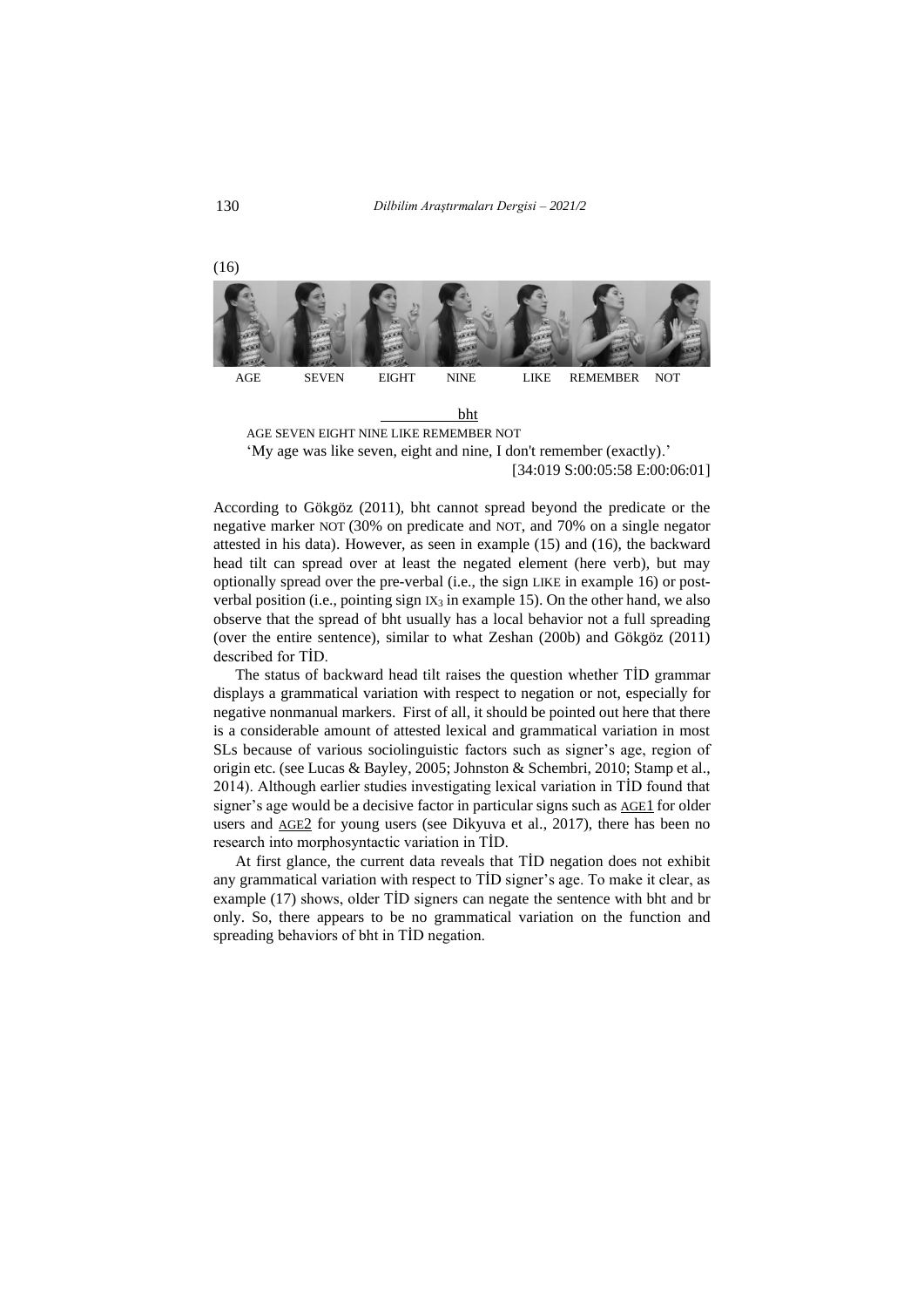*Bahtiyar Makaroğlu* 131



Additionally, as you can see in Figure (6), the regional distribution of only bht negating strategy (n=29 sentences) suggest that its distribution across the cities labelled in black – is not limited to certain regions of cities but seen almost all the cities where the corpus data collected. By using this regional appearance, we can assume that this type of negation marking applies across Turkey with no regional variation. However, further research needs to examine the regional difference of the other negative strategies more closely.

*Figure 6. Regional Distribution of Only Backward Head Tilt Negating Strategy*



In sum, using the frequency profile and distributional properties, we can simply argue that contrary to previous studies (Zeshan, 2006b; Gökgöz, 2011), backward head tilt has a syntactic characteristic (rather than lexical) depending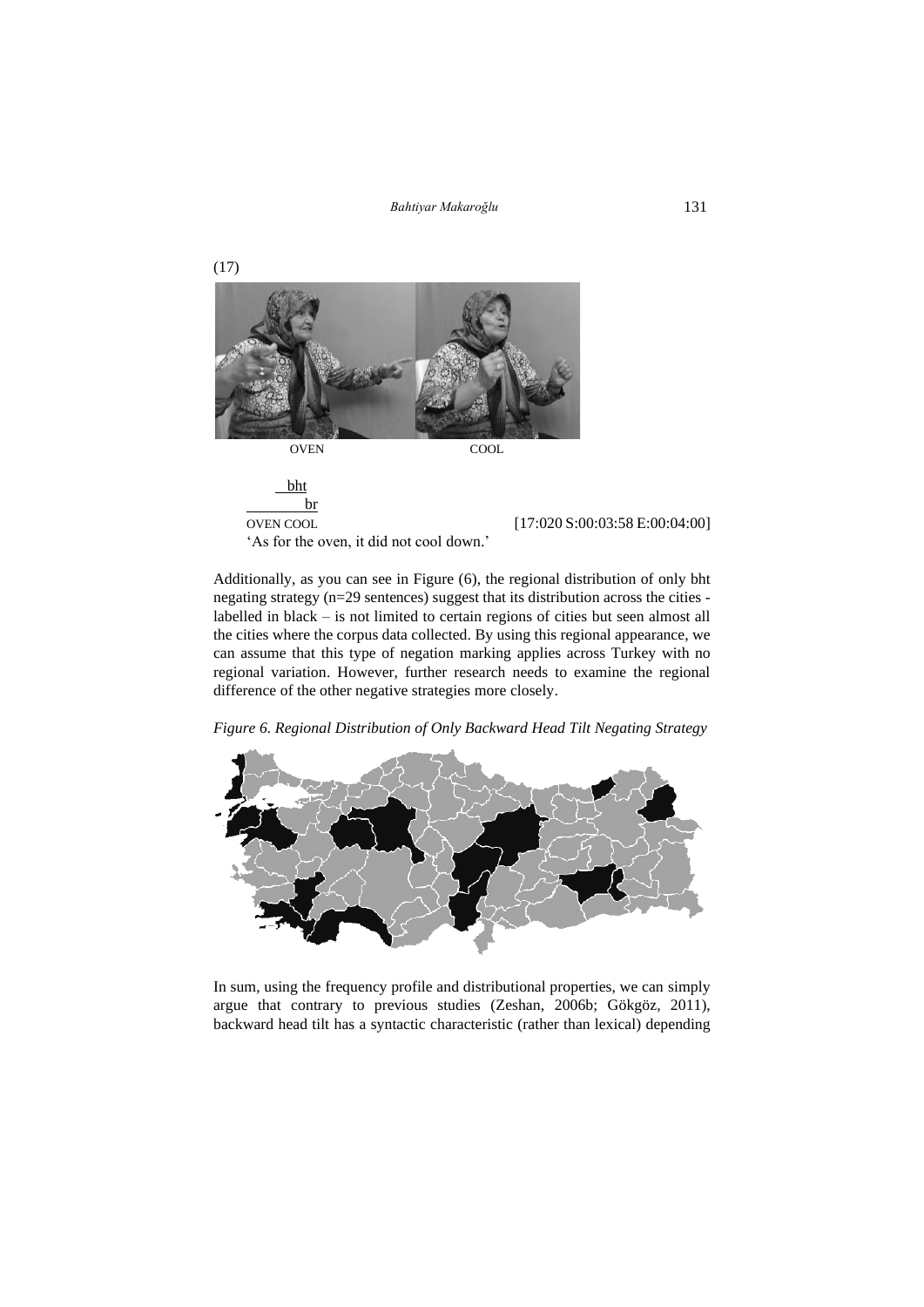on (i) the negative function in the absence of a manual negator, (ii) the spreading possibilities to pre-verbal and post-verbal positions, and (iii) the combination availability of the manual negator NOT with other negative NMMs (such as NOT+bl, NOT+sht, NOT+hs etc. as seen in Table 3).<sup>8</sup>

#### *5.1.2 Brow raising*

In this section, we will focus on the nature of brow raising in negative sentences. As shown in Table (3), brow raise only marking was attested in 22 negative sentences or 1,76% of the dataset. Example (18) exemplifies negating a clause by means of brow raising only in TİD. Although it usually cooccurs with backward head tilt (cf. Table 3), it is capable of negating sentences on its own. As for its spreading behavior, brow raising accompanies only the verb UNDERSTAND in (17).





<u>brachadh br</u>

'I didn't understand the things told.'

SENTENCE TOPIC UNDERSTAND [21:002 S:00:06:10 [E:00:06:12\]](https://drive.google.com/file/d/1HZloVFZKmCJGptoLiq1I14aCBf7GXt5D/view?usp=sharing)

An interesting aspect in the current data is that while Zeshan (2006b) only presents the use of headshake and head tilt in her dataset, similar to Gökgöz (2011), this study reports the role of brow raising in negative clauses in TİD. As mentioned above, he categorized all the eyebrow movements(i.e., brow lowering and brow raising) as a non-neutral brow position and found that 71% of the negative sentences in his dataset have non-neutral brow position. When

<sup>8</sup> Although the syntactic structure of nonmanual negation only constructions in TİD is beyond the scope of the current study, we can simply argue that bht can occupy the Neg° and the verb moves to the head of negation phrase to combine with nonmanual negative marker. Clearly, V-to-Neg° movement also seems to be obligatory in this negative strategy.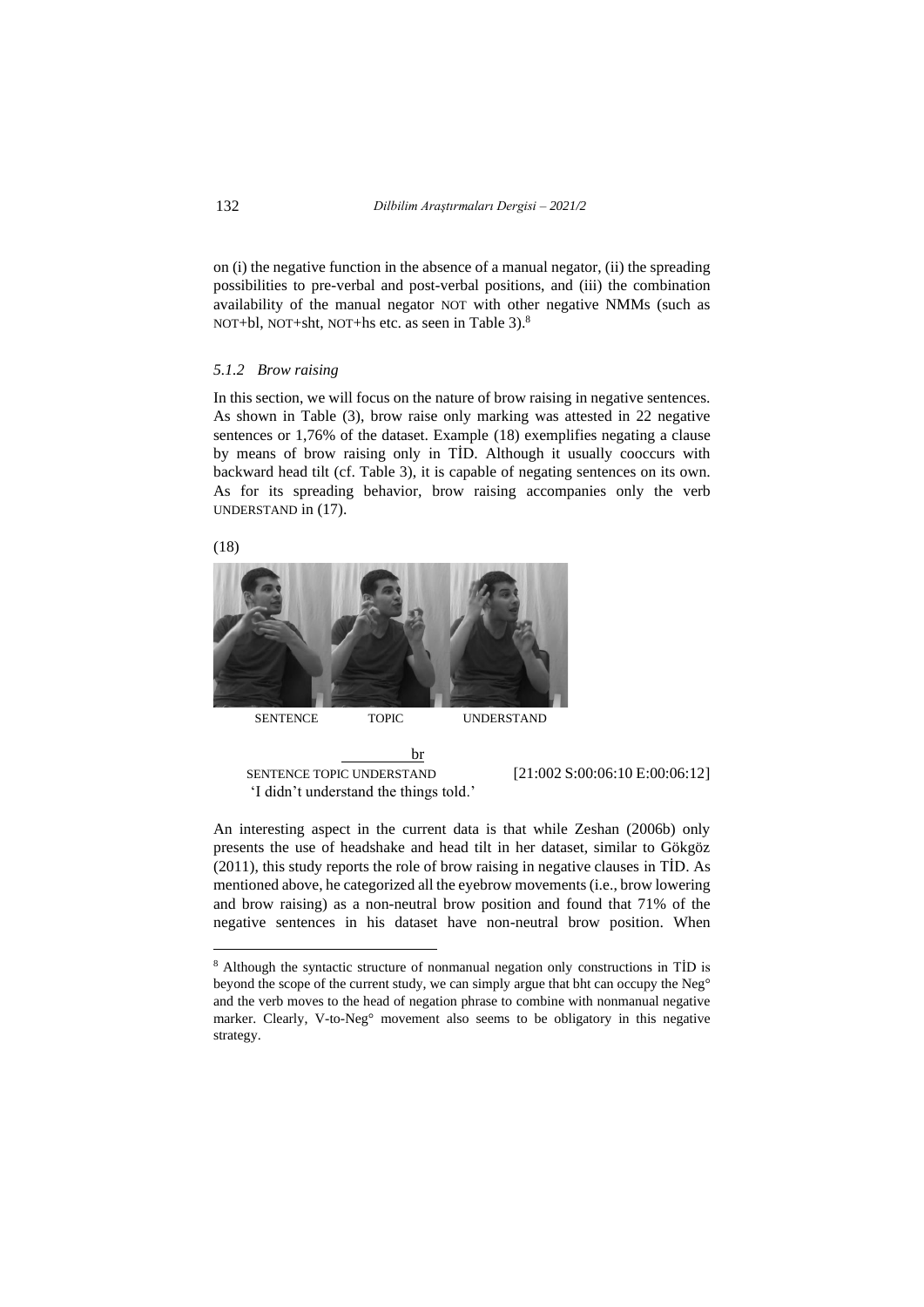compared to his findings, the current paper shows that 722 negative sentences, 57,80% of the dataset contain brow raising or brow lowering regardless of their combinations with other negators (as seen Figure 5). One can therefore see that in terms of frequency of brow movements in negative sentences, this study shares similar statistical features observed in Gökgöz (2011).

As for spreading behavior, Gökgöz (2011: 65) observes that non-neutral brow position spreads over a negative sign only in 20% of the negative clauses and over the entire sentence in 80% of the time in his dataset (n= 40 negative clauses including nbp). However, in contrast to Gökgöz (2011), we have encountered a more limited number of negative sentences in our database in which nbp has a spreading behavior over the entire sentence. It is worth pointing out that there might be a relation between the spreading behavior of the nbp and the semantic scope of negation in TİD. For now, we will leave open the question whether the spreading of NMMs has an effect on the semantic scope of sentential negation for following studies.

Taken together, we can argue that similar to Gökgöz, 2011), non-neutral brow marking should be classified as a negative nonmanual marker having a syntactic role in negation of TİD. Although the negation strategy of non-neutral brow position only constitutes a very small number (i.e., both brow lowering only and brow raising only in 22 sentences or 1,76% of the dataset) when compared to other strategies such as bht, (i) its grammatical role in the absence of a manual negator and (ii) its spreading behavior are enough to consider nbp as an independent negative marker in TİD.

#### *5.1.3 Puffed cheeks*

Another piece of evidence in favor of the possibility of nonmanual negation only strategy is puffed cheeks (i.e., air holding)<sup>9</sup>. In addition to head and eyebrow movements, puffed cheeks are associated with the expression of aspectual negation and indicate that the event has not come to an end (see Zeshan, 2003; Karabüklü, 2016; Dikyuva et al., 2017). Example (19) shows that the puffed cheeks can function as the sole grammatical marker of negation. As seen in Table (3), only puffed cheeks marking showed up in 22 negative sentences or 1,84% of our dataset. As for its spreading behavior, it cannot spread beyond the verb and has a local behavior. For instance, this nonmanual negating strategy cooccurs with only the verb GO in  $(19)$ .

<sup>9</sup> Nonmanual completive aspect marker called 'bn' (tongue tip is pulled out and jammed into the teeth) is regarded as a positive counterpart of this marker (Dikyuva, 2011; Karabüklü, 2016; Dikyuva et al., 2017).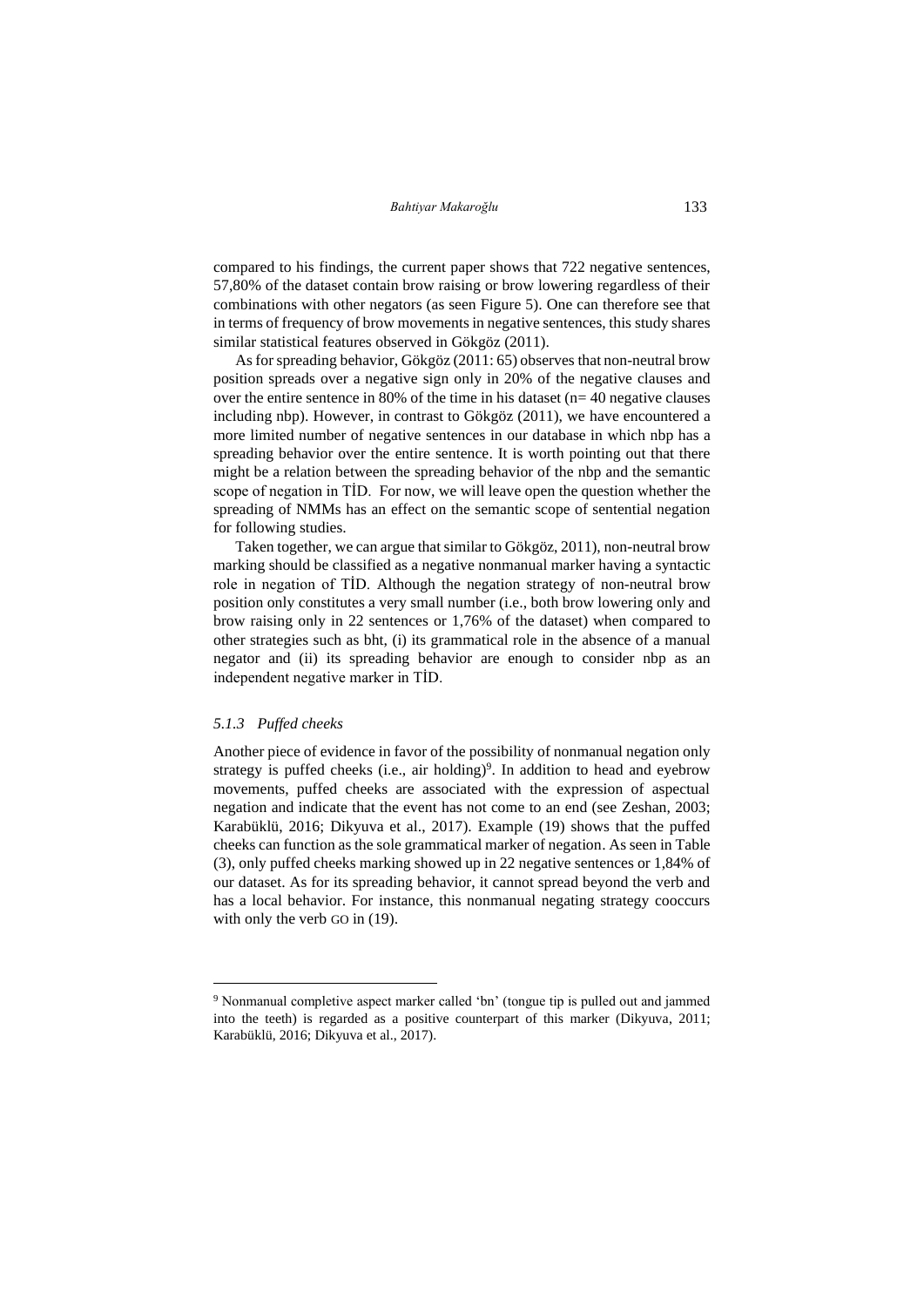134 *Dilbilim Araştırmaları Dergisi – 2021/2*



It should be pointed out here that we have not observed any example in which the manual negator NOT occurs simultaneously with puffed cheeks in negative sentences. However, these negative markers can be seen in linear order in NC constructions (as seen in example 21). To sum up, the linguistic data presented here, and the frequency profile as illustrated in Table (3) thus clearly show that it is capable of negating sentences on its own similar to backward head tilt (Section 5.1.1) and brow raising (Section 5.1.2).

### *5.2 Absence of Negative Nonmanual Markers*

In the preceding sections, nonmanual only marking strategies have been introduced. In this section, we will present the nature of manual only marking in negative sentences. As illustrated in Table (4), we have shown that the manual marking (i.e., NEVER and ZERO) in the absence of nonmanual negative marker was seen in 44 negative sentences or 3,52% of the dataset. We therefore argue that manual-only negation is also possible in TİD as shown in example (20).



<sup>&#</sup>x27;I never drink it.'

IX<sub>1</sub> DRINK NEVER [01:002 S:00:01:33 [E:00:01:34\]](https://drive.google.com/file/d/1zTC6hI1ouc-g4uHWcEJCMBS2hJu1yE2r/view?usp=sharing)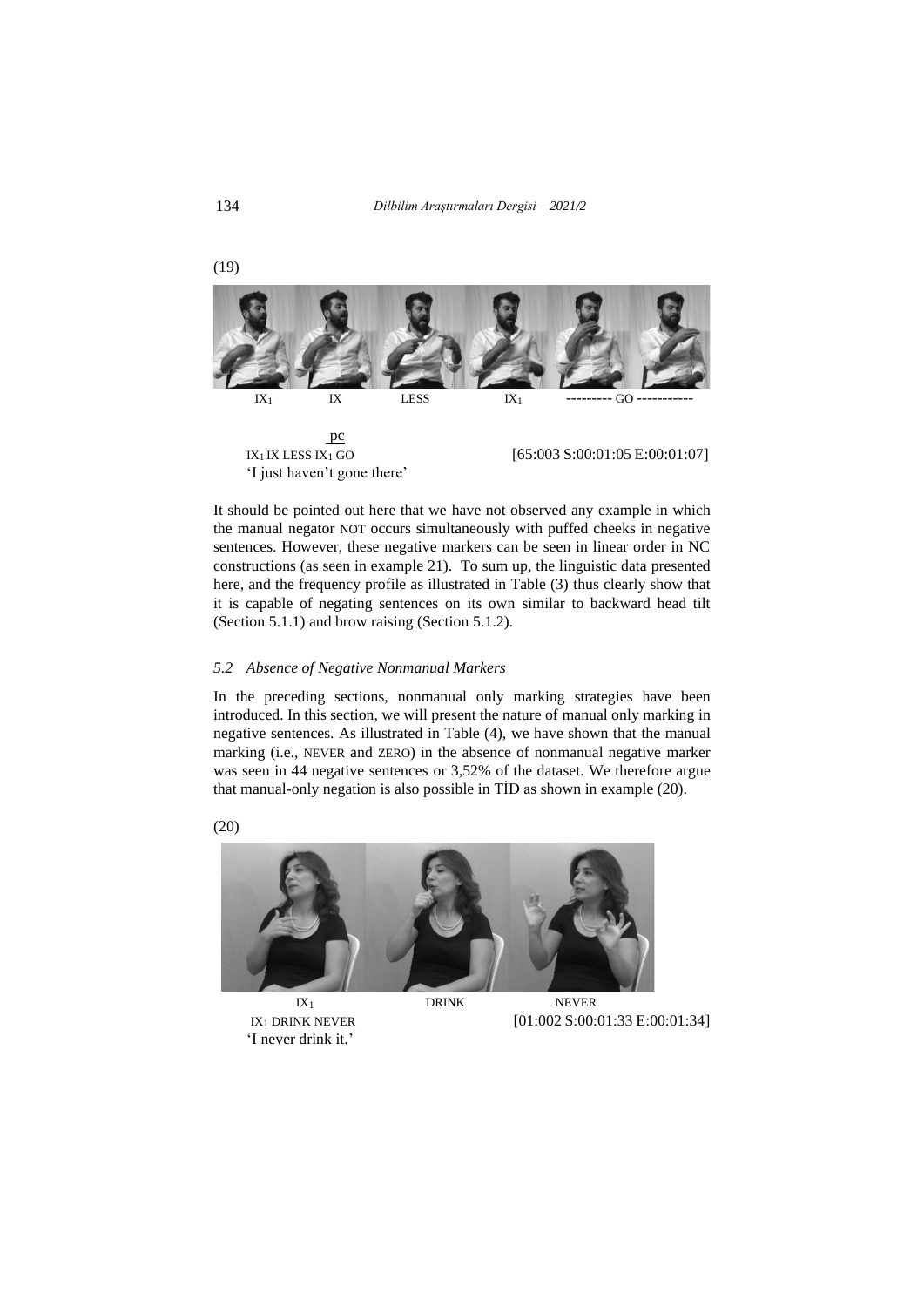In contrast to Karabüklü (2016: 163) who argues that NEVER in TİD does not negate the proposition on its own and has an emphasizing role (i.e., nonexistence) in negative sentences, we observe that it can change the polarity of the sentence in the absence of negative nonmanual markers (attested 13 times in our data). For instance, it occurs without any nonmanual or manual negative element in example (21).





AGE TWENTY FOUR NEVER EUROPE SET-FOOT NEVER 'I am 24 years old [but] never ever set foot in Europe.' [16:002 S:00:02:35 [E:00:02:36\]](https://drive.google.com/file/d/1Qn9FfvIl8yDGQ5MDCElKMNv0b-CRVj6s/view?usp=sharing)

Let us return to the distributional behavior. The patterns of NEVER in TİD are not entirely clear to show a general tendency. In our dataset, we have observed so many combinatorial possibilities of NEVER with various negative nonmanual markers such as NEVER+hs  $(n=14)$ , NEVER+bht+br  $(n=13)$ , NEVER+br  $(n=8)$ , NEVER+bl (n=8) NEVER+bht (n=6) etc. Although Gökgöz (2011) argues that NEVER is lexically specified for a headshake, given these patterns, we suggest that a larger study specific to NEVER in TİD is needed to systematically compare combinatorial examples of it.

#### *5.3 Negative Concord*

In this section, let us now see how combination of at least two negators can result in an affirmative statement in TİD. The current data shows that more than one negator in TİD do not cancel each other out as seen in example (22). Interestingly, based on previous discussions above (see Section 5.1), we point out that this example holds three distinct negative markers (i.e., puffed cheeks, backward head tilt and manual negator NOT), resulting in grammaticality. Thus, TİD can easily be classified as Non-Strict NC language following Pfau (2016).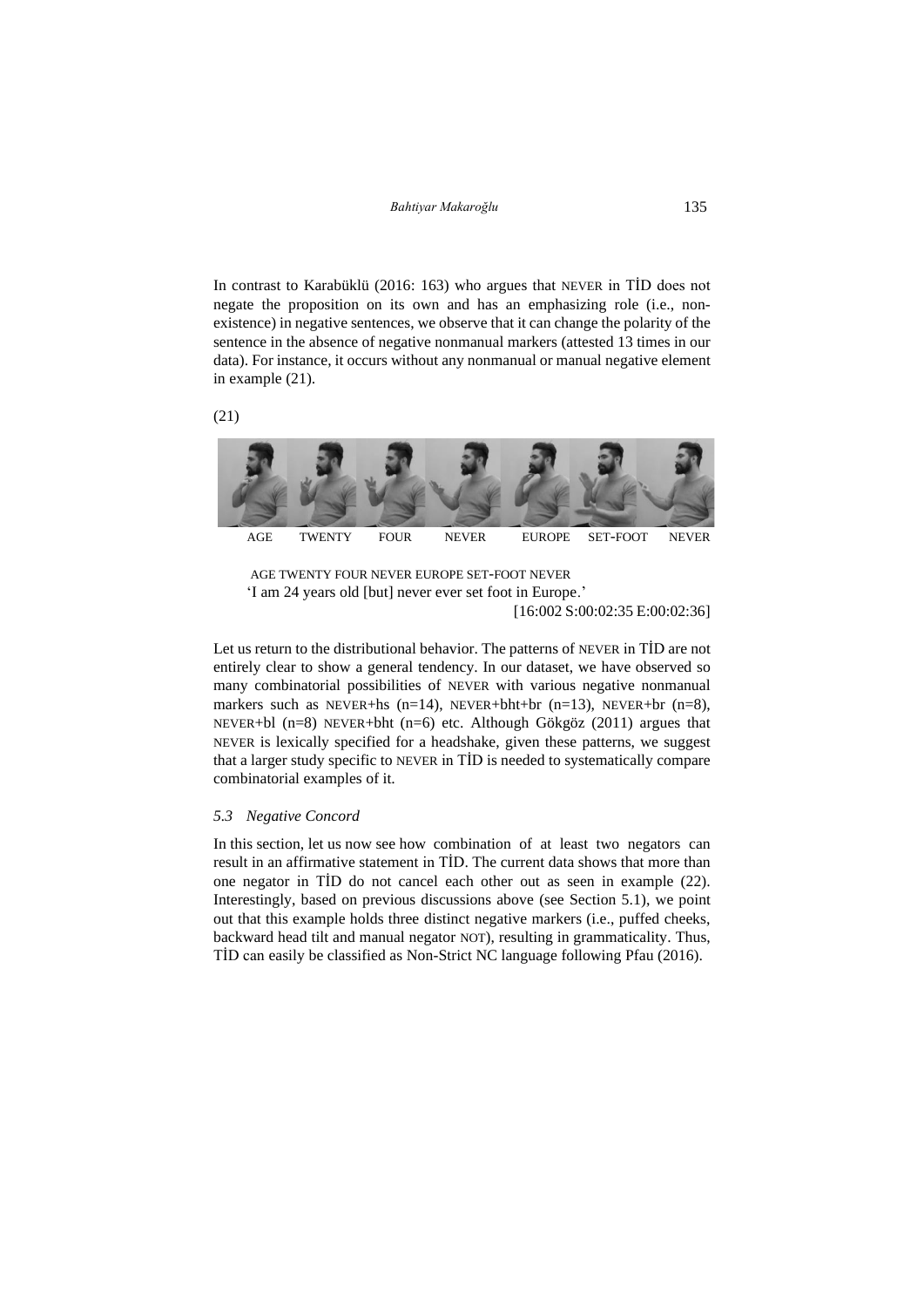136 *Dilbilim Araştırmaları Dergisi – 2021/2*



 pc bht 'I didn't go to Konya.'

KONYA GO NOT [17:004 S:00:07:59 [E:00:08:01\]](https://drive.google.com/file/d/1W0qxGdfcP4vkKgWEZpRBTVNgwRe5Mjkl/view?usp=sharing)

As you can see in example (23), NOT and the negative modal CANNOT are accompanied with a sideward head tilt (henceforth also sht) can cooccur in a sentence without changing the negative interpretation of the sentence. If we accept that sideward head tilt is an independent negative marker in negative clauses, then (23) is indeed an example of triple negation as in Example (22). However, as for spreading behavior, example (23) differs from the previous one (22) since it displays a single nonmanual marker (i.e., sht) over the two manual negators (i.e., NOT and CANNOT).

(23)



sht LITTLE UNDERSTAND NOT CANNOT [63:010 S:00:01:52 [E:00:01:53\]](https://drive.google.com/file/d/1MtzwvT-X2Njtr-abZnw93JBfkeme2Gem/view?usp=sharing) 'I couldn't understand it a little.'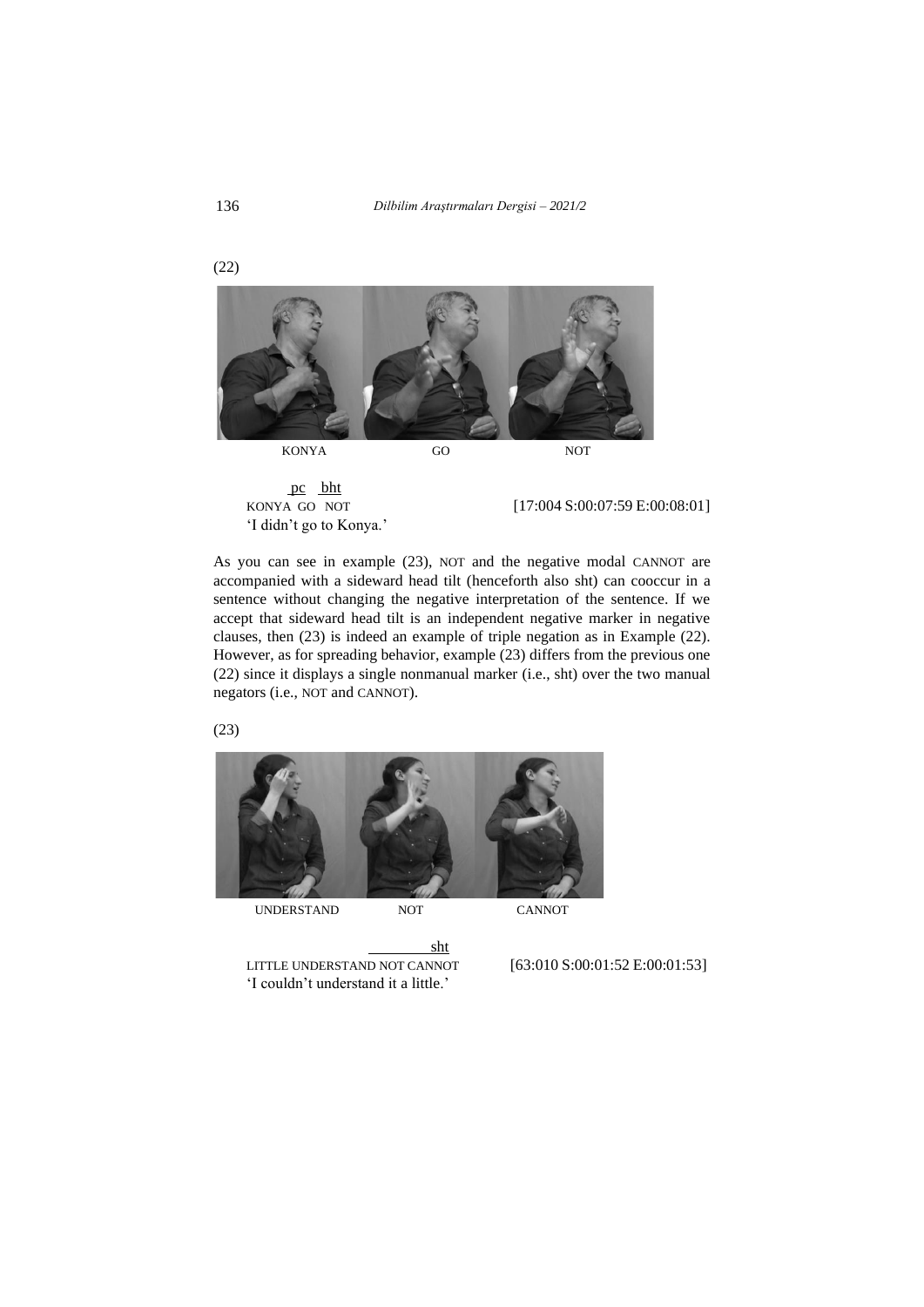Similarly, in example (24), NC reading is available despite the use of two negative nonmanual markers (e.g., pc and br) and two independent markers are nonmanual elements not manual one.



 $pc+$  br SHOPPING TAKE [17:007 S:00:00:33 [E:00:00:34\]](https://drive.google.com/file/d/1wG5W-ti103IoRMSeXWMG7baTA5dgCvLv/view?usp=sharing) 'I haven't bought anything.'

As stated above (Section 2.1), Quer (2012) proposed two types of NC in sign languages: (i) combination of manual and nonmanual element, and (ii) the cooccurrence of two or more distinct negative manual signs. Still, a third type of NC in the descriptions of signed language negation patterns is needed to characterize the combination of two discrete nonmanual markers as illustrated in example (24). We therefore argue that TİD displays a cooccurrence of two distinct negative nonmanual markers. Beyond this broad typological classification (partially changed), SLs within the three groups may also differ from each other with respect to the spreading patterns of the nonmanual negators.

Before proceeding to the frequency-based negation typology in SLs, we provide an interesting example that was attested in our database. In TİD, negative modal CANNOT2 is lexically specified with side tongue protrusion<sup>10</sup> that is produced with protruding the tongue beyond the teeth and lips to the side of the mouth. However, as seen in example (25), the signer consciously hides this nonmanual marker in her mouth and this is not a possible articulation for TİD.

(24)

<sup>&</sup>lt;sup>10</sup> This nonmanual marker is also used widely for intensification as in Saudi Arabian Sign Language (see Morris & Schneider, 2012)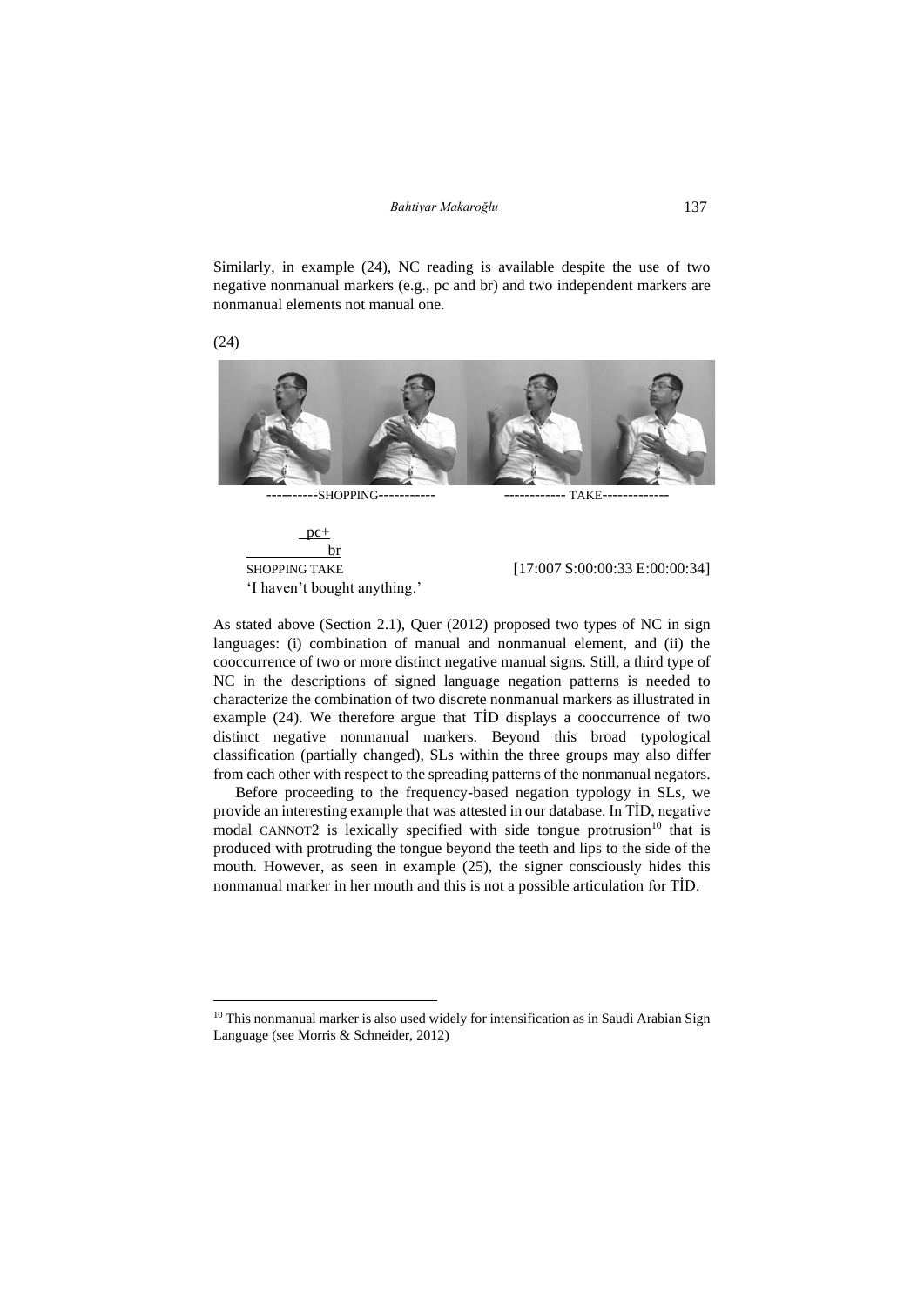IMPORTANT SOMETHING HAVE SPEAK CANNOT2



[17:007 S:00:00:33 [E:00:00:34\]](https://drive.google.com/file/d/1USdyvTmM7joLSBNGaBdokGKQ9q_KtlCx/view?usp=sharing)

As widely known, some mouth gestures (i.e., tongue protrusion) and handshapes (i.e., open middle finger only) in some cultures such as Turkish might be perceived as an offensive or insulting by a hearing non-signer or a hearing L2 learner (see also Loos, Cramer & Napoli, 2019 for modification of phonological parameters in taboo signs). We know, of course, that non-signers or L2 learners are sometimes a bit embarrassed to use certain facial expression. Here, we therefore assume that the social structure might affect linguistic structure of SLs. Also, this phenomenon has also been previously attested in spoken languages (see Lupyan & Dale, 2010). The implication might be that with an increasing number of L2 learners, certain language features might change (e.g., use of nonmanuals weakened) $<sup>11</sup>$ . It would be worth exploring further any other potential</sup> effects of the social structure on nonmanuals in SLs.

#### **6 Frequency-based Negation Typology in SLs**

In the previous section (Section 2.1) it was briefly mentioned that the other corpus-based studies on negation typology reveal that so many sign languages do not fit easily in any of the negation types of Zeshan's typology. For instance, although Kata Kolok is classified as manual dominant SL (Marsaja, 2008), the corpus-based study (Lutzenberger, 2017) shows that nonmanual only negation is possible in various attested examples. Furthermore, van Gijn (2004) suggests on the basis of elicited data that the manual negator NOT is not used at all in NGT. But the corpus data discussed in Oomen and Pfau (2017) indicates otherwise, and the authors report that NGT has a great variability in sentential negation

(25)

<sup>&</sup>lt;sup>11</sup> Personal communication with Roland Pfau.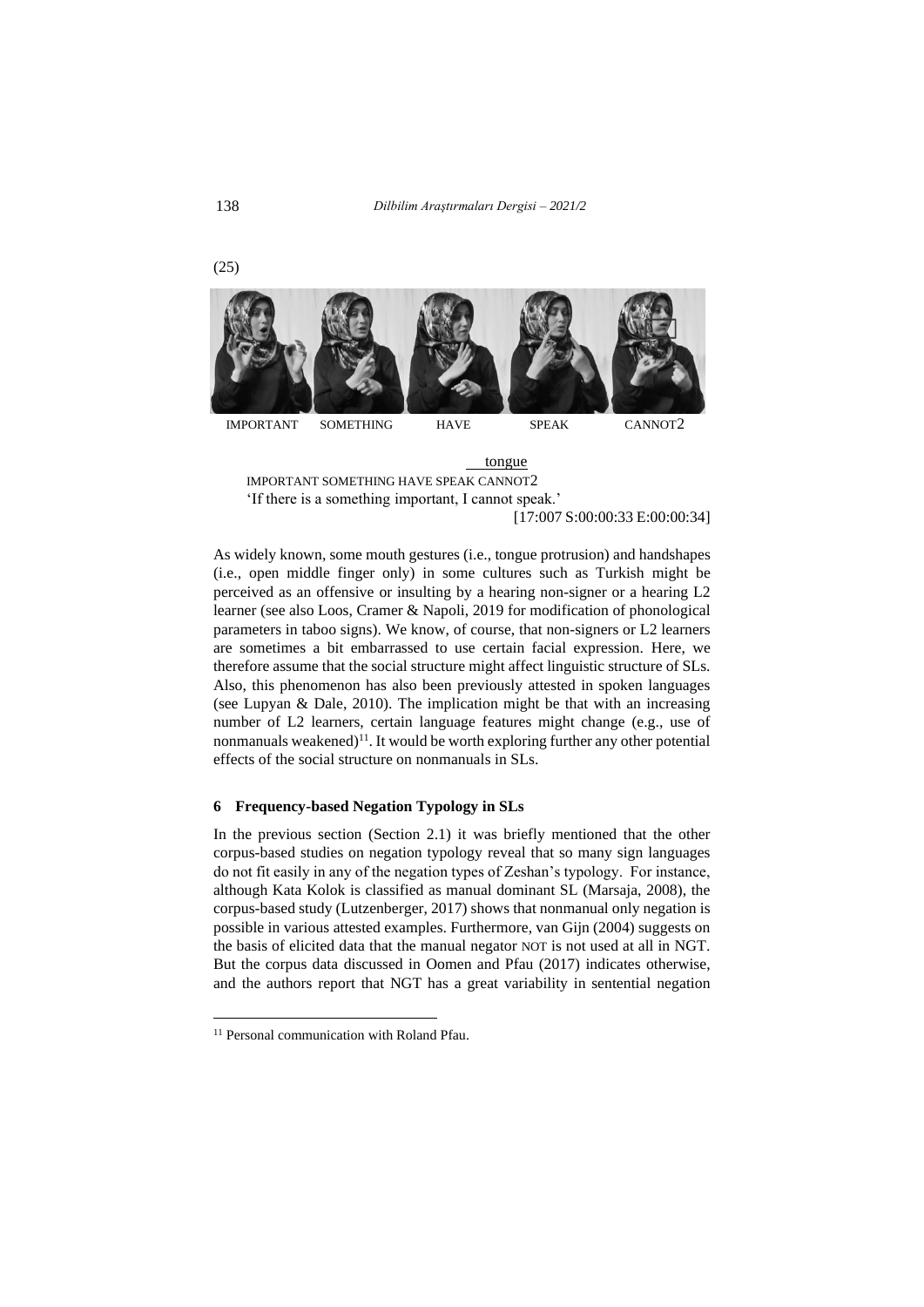contrary to the previous study by Coerts (1992). This clearly indicates that negative sentences in SLs hold much more possibilities than could be predicted in the classification of Zeshan's typology (cf. Lutzenberger, 2017; Oomen & Pfau, 2017; Huddlestone, 2017; Kuder et al., 2018; Johnston, 2018). Beyond the strict classification of negation, intra-linguistic comparison yields quite a clear picture of possibilities in different negative constructions. So, a quantitative investigation of how negation is expressed across SLs might lead one to conclude that it is almost impossible to categorize SLs with the traditional two-way approach. We therefore argue that the frequency of negation strategies should be used to test general tendencies of negation in each specific language in the signed modality. Moreover, with the growing number of available corpus-driven studies, it is also possible to test typological hypotheses statistically.

In most typological studies, human languages have been classified as a single category (i.e., SV or VS) in a traditional way. Similarly, the negation typology in SLs (Zeshan, 2004) contains only two-way distinction (i.e., manual or nonmanual dominant). In contrast, we propose that frequency-based typology on negation in SLs helps to make more comprehensive generalizations and holds variables that are not considered in a strict typology. In contrast to the two-way distinction (Zeshan, 2004), we propose a frequency-based categorization on negation in SLs as seen Table  $(5)^{12}$ . The first type illustrated on the table is for SLs in which more than 80% of sentences are negated with only a manual sign. The second type is SLs in which manual only negation patterns are more than 50% of negative sentences (but no more than 80%). The third type is hybrid negating SLs in which both manual only and nonmanual only negation are less than 50% of negated sentences. We argue that TİD in which both manual only (3.52%) and nonmanual only (13.93%) negation patterns do not reach this percentage is an example of this type SL. Similarly, Lutzenberger (2017: 34) shows that 14% manual only and 14% nonmanual only negation are attested in KK. So, we can conclude that KK can also be classified as a hybrid negation SL based on its frequency profile on negation. The fourth type is SLs with a moderate preference for nonmanual negating in which nonmanual only negation patterns are more than 50% of negative sentences (but no more than 80%). In their corpus-based study, Oomen and Pfau (2017: 17) reveal that 58.3% of the sentences in their dataset was negated nonmanually only with headshake in NGT. We therefore argue that NGT can be categorized to display a moderate preference for nonmanual negating. The last type is SLs where more than 80% of sentences are negated with nonmanual only.

<sup>&</sup>lt;sup>12</sup> As far as we know, no one has proposed any specific cut-off criteria for SL negation yet. Thus, we propose an alternative cut-off points to tackle this question.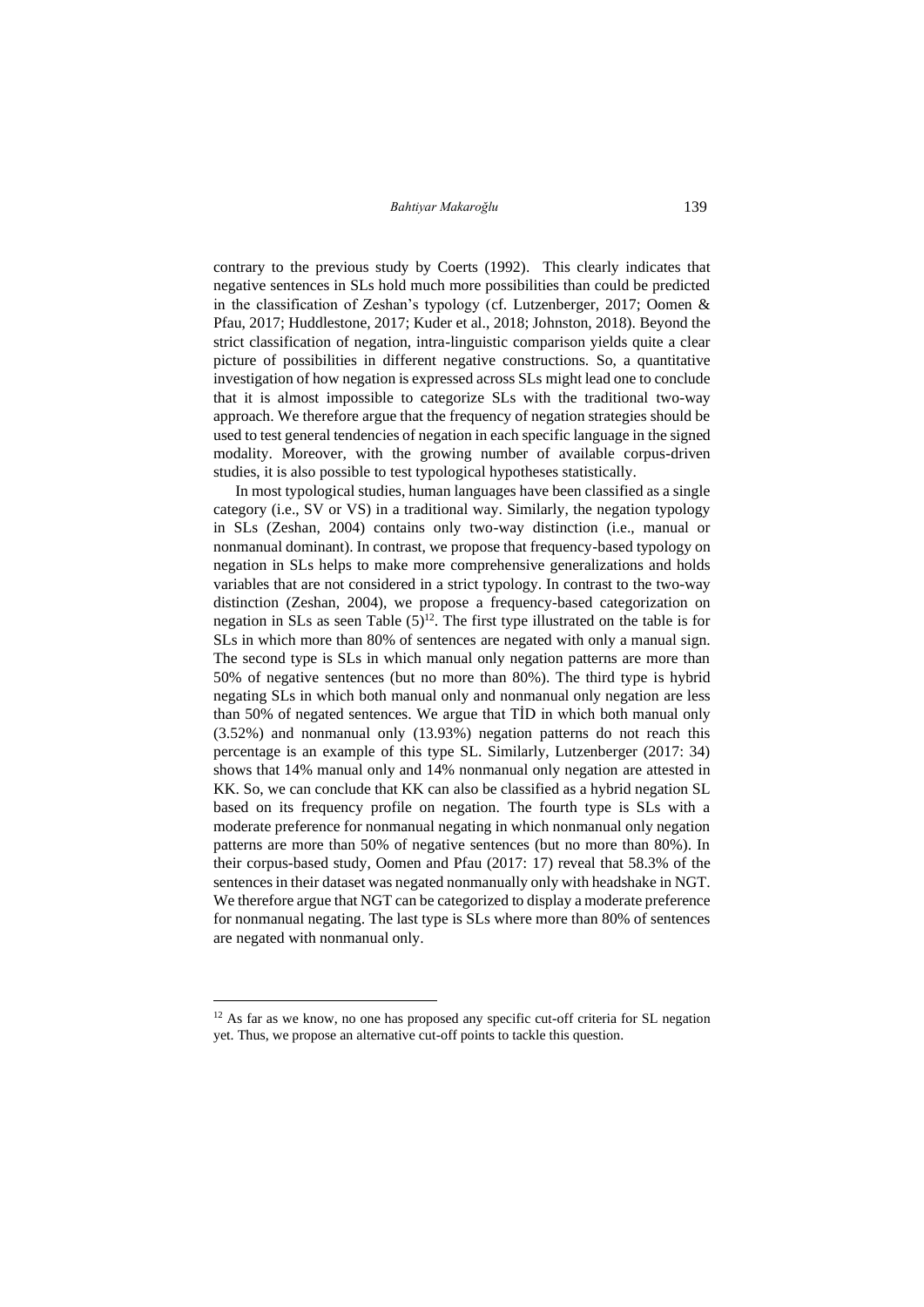*Table 5. Frequency-based Negation Typology in SLs*

| Type                                       | Representation                                 |
|--------------------------------------------|------------------------------------------------|
| Predominantly manual negating              | Manual only $> 80\%$                           |
| Moderate preference for manual negating    | Manual only $>$ 50%                            |
| Hybrid negating                            | Both manual only and<br>nonmanual only $<$ 50% |
| Moderate preference for nonmanual negating | Nonmanual only $> 50\%$                        |
| Predominantly nonmanual negating           | Nonmanual only $> 80\%$                        |

By using frequency-based types instead of categorical ones, it is possible to capture intra-linguistic variation in depth, and to determine the proportion of variability in SLs. For instance, manual only marking is seen in 3,52% of the TİD data as in Figure (3). The frequency-based classification might lead one to assume that languages in first and fifth category may be very rare across SLs.

#### **7 Concluding Remarks**

As stated above, the current study is the first to investigate negation strategies on a large corpus-based data in TİD. Although the previous studies on clausal negation propose that TİD uses both manual and nonmanual negators for expressing negative statements, they differ with respect to the type and distribution of nonmanual elements (see Zeshan, 2006; Gökgöz, 2009, 2011; Pfau, 2016). On the basis of the issues discussed in this paper we argue that, in order to understand the distribution and role of nonmanual negators in a SL, we must also take into account corpus-based data which will also provide a more detailed typological classification. In other words, in terms of linguistic reality, the linguistic corpora provide an objective tool with which sign language scholars can statically characterize a complex portrayal of the typological reality.

It is also evident that, corpus-based investigation of how clausal negation in TİD is expressed differs to some extent from previous research in that (i) contrary to Zeshan (2006b) and Pfau (2016), TİD does not strictly feature a manual dominant negation system and a clause can be negated by means of nonmanuals – be it a backward head tilt, puffed cheeks, brow raising etc. – only. (see Gökgöz, 2009 for similar argument) (ii) We argue that backward head tilt has a syntactic characteristic, not lexically specified for NOT in contrast to Gökgöz (2011) since it has a negative function in the absence of a manual negator, can spread in preverbal and post-verbal position and combines also with other NMMs. (iii) Depending on the grammatical role in the absence of a manual negator and the spreading behavior, following Gökgöz (2011), we suggest that brow raising is an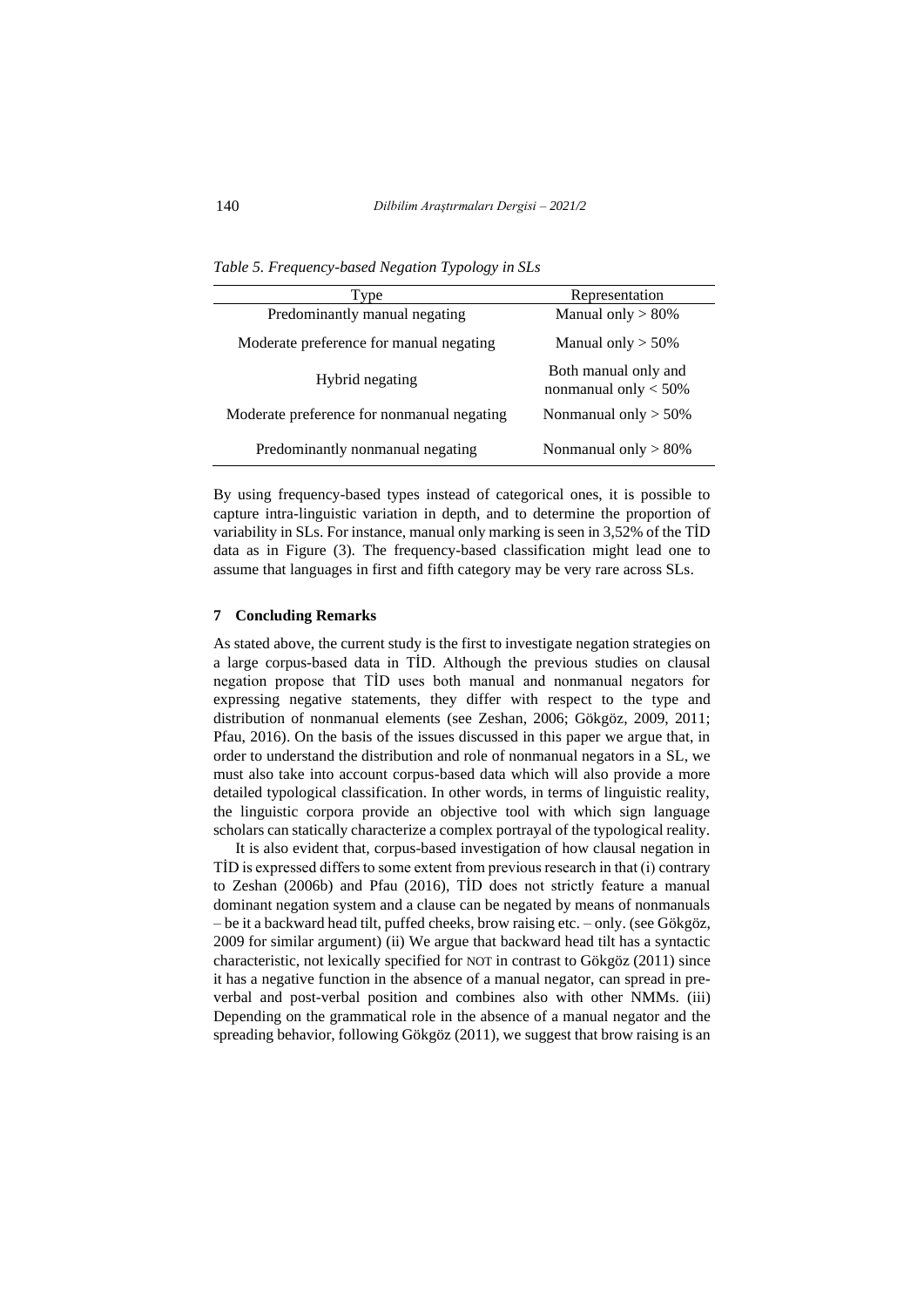*Bahtiyar Makaroğlu* 141

independent negative marker in TİD. (iv) In our corpus data, we also observe that the negative adverbial NEVER in TİD can change the polarity of the sentence in the absence of NMMs contrary to the previous study by Karabüklü (2016: 163). (v) In line with Pfau (2016), we also show that TİD can easily be classified as a Non-Strict NC language. Moreover, Quer (2012) proposes two types of NC in SLs: (1) combination of a manual and nonmanual element, and (2) the cooccurrence of two or more distinct negative manual signs. Since TİD displays cooccurrence of two distinct nonmanual markers, we partially change this broad typological classification and add a third type (i.e., combination of two distinct NMMs). It should be noted here that beyond these typological aspects, some of the proposals made in the current paper are tentative especially for formal sign linguists.

It remains to be pointed out that similar to our results, the other corpus-based studies on negation typology showed that so many SLs do not fit easily in any of the negation types of Zeshan's typology. That clearly indicates that negative sentences in SLs hold much more possibilities than could be predicted in this two-way typology (cf. Lutzenberger 2017; Oomen and Pfau 2017; Huddlestone 2017; Kuder et al. 2018; Johnston 2018). In contrast to this categorical distinction (Zeshan, 2004), we therefore propose a frequency-based classification on negation in SLs as illustrated Table (5) which helps to make more comprehensive generalizations and holds variables that are not considered in a strict two-way typology. By using variables, it is possible to analyze intra-linguistic variation in depth. According to the frequency-based typology, TİD can be categorized as a hybrid negating SL. Future research involving frequency-based data on negation from more SLs are expected to provide new insights into the negation typology in the signed modality.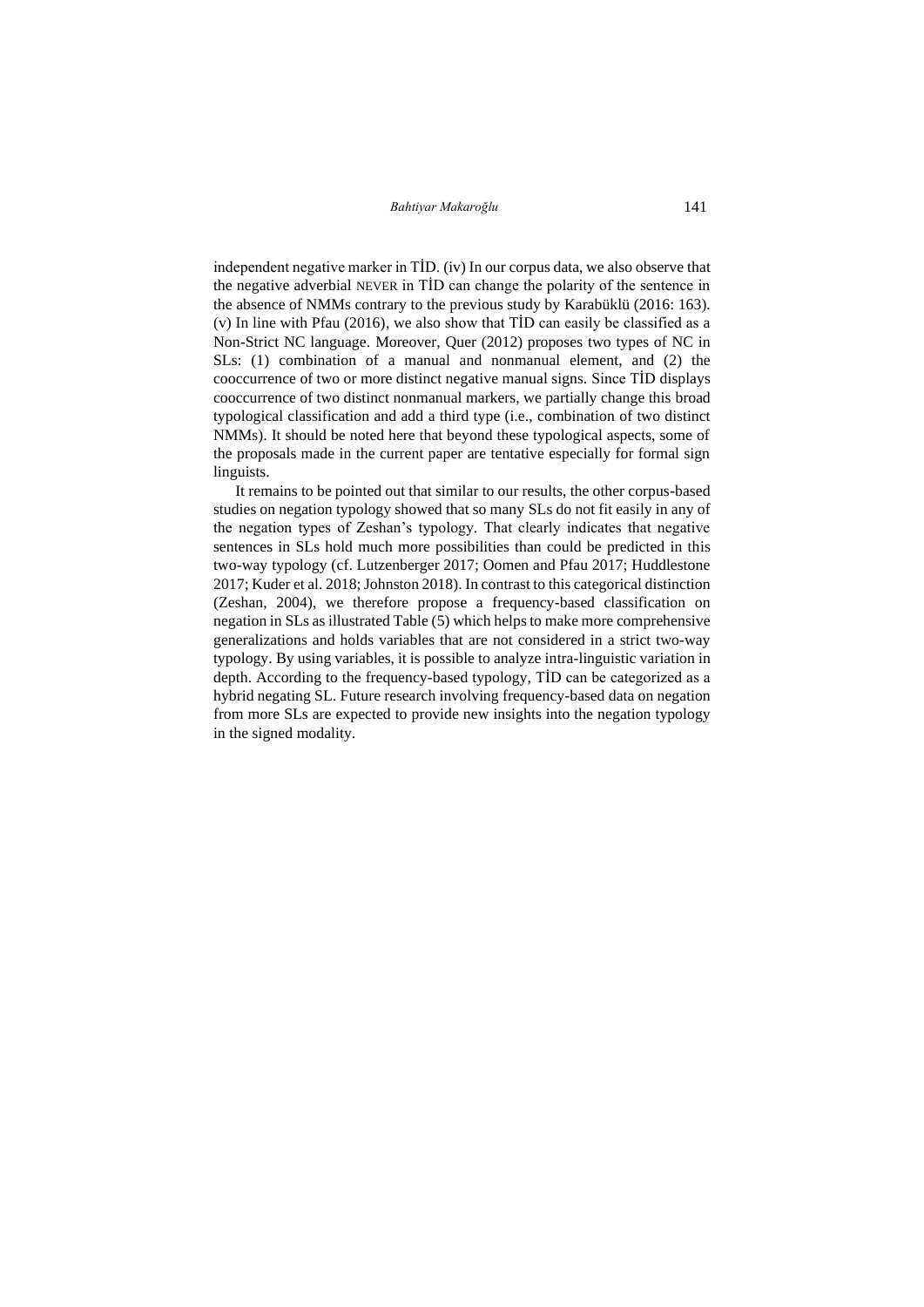# **List of abbreviations**

| General forms: |                                             |
|----------------|---------------------------------------------|
| DN             | double negation                             |
| NC.            | Negative concord                            |
| neg            | stand-in for the various nonmanual negators |
| SL(s)          | sign language(s)                            |

*Sign languages:*

| ASL         | American Sign Language   |
|-------------|--------------------------|
| Auslan      | Australian Sign Language |
| <b>DGS</b>  | German Sign Language     |
| <b>HKSL</b> | Hong Kong Sign Language  |
| KK.         | Kata Kolok               |
| <b>LSC</b>  | Catalan Sign Language    |
| <b>NGT</b>  | Dutch Sign Language      |
| TİD         | Turkish Sign Language    |
|             |                          |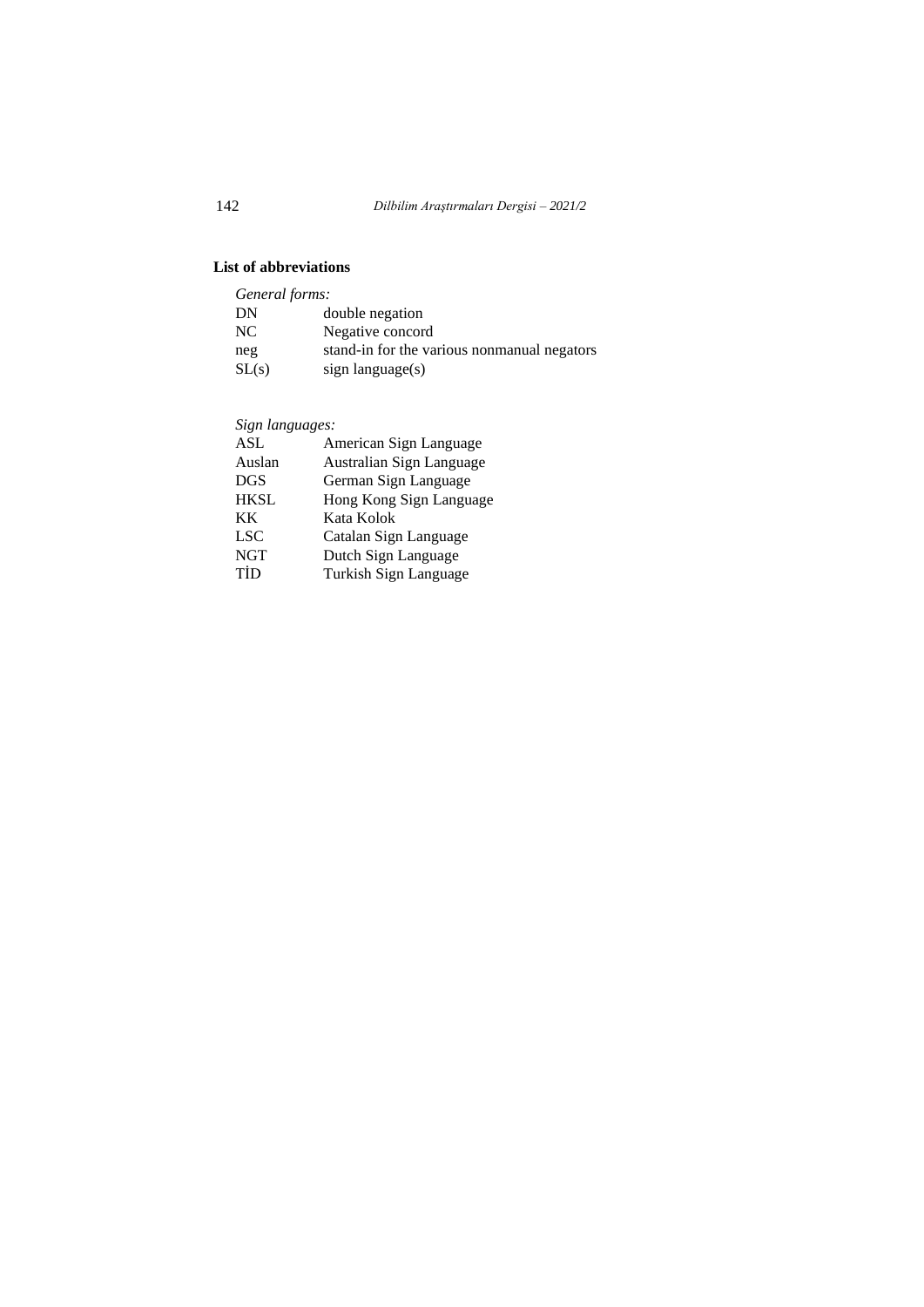# **Appendix 1**

The coding schema used in this study.

| Tier name        | Glossing function                                        | Code                                                                                                                                                    |
|------------------|----------------------------------------------------------|---------------------------------------------------------------------------------------------------------------------------------------------------------|
| manual           | manual signs                                             |                                                                                                                                                         |
| nonmanual        | nonmanual markers                                        |                                                                                                                                                         |
| translation      | translation into Turkish                                 |                                                                                                                                                         |
| neg-manual       | negative manual signs                                    |                                                                                                                                                         |
| neg-nonmanual    | negative nonmanual<br>elements (e.g., puffed-<br>cheeks) |                                                                                                                                                         |
| negation-type    | indicates the type of<br>negation                        | Standard negation<br>Negative modal<br>Negative existential<br>Negative completive<br>Negative imperative<br>Negative interjection<br>Negative contrast |
| manual-neg-      | Presence of manual                                       | $0$ (absent)                                                                                                                                            |
| presence         | elements (e.g., DEĞİL/NOT)                               | 1 (present)                                                                                                                                             |
| br-presence      | presence of brow raising                                 | $0$ (absent)                                                                                                                                            |
|                  |                                                          | 1 (present)                                                                                                                                             |
| bl-presence      | presence of brow lowering                                | $0$ (absent)                                                                                                                                            |
|                  |                                                          | 1 (present)                                                                                                                                             |
| bht-presence     | presence of backward head                                | $0$ (absent)                                                                                                                                            |
|                  | tilt                                                     | 1 (present)                                                                                                                                             |
| hs-presence      | presence of headshaking                                  | $0$ (absent)                                                                                                                                            |
|                  |                                                          | 1 (present)                                                                                                                                             |
| sht-presence     | presence of sideward head                                | $0$ (absent)                                                                                                                                            |
|                  | tilt                                                     | 1 (present)                                                                                                                                             |
| pc-presence      | presence of puffed cheeks                                | $0$ (absent)                                                                                                                                            |
|                  |                                                          | 1 (present)                                                                                                                                             |
| nonmanual-other- | presence of other possible                               | $0$ (absent)                                                                                                                                            |
| presence         | nonmanual markers                                        | 1 (present)                                                                                                                                             |
| negation-        | combination of manual and                                | $0$ (absent)                                                                                                                                            |
| combination      | nonmanual negators                                       | 1 (present)                                                                                                                                             |
| comment          | additional notes                                         |                                                                                                                                                         |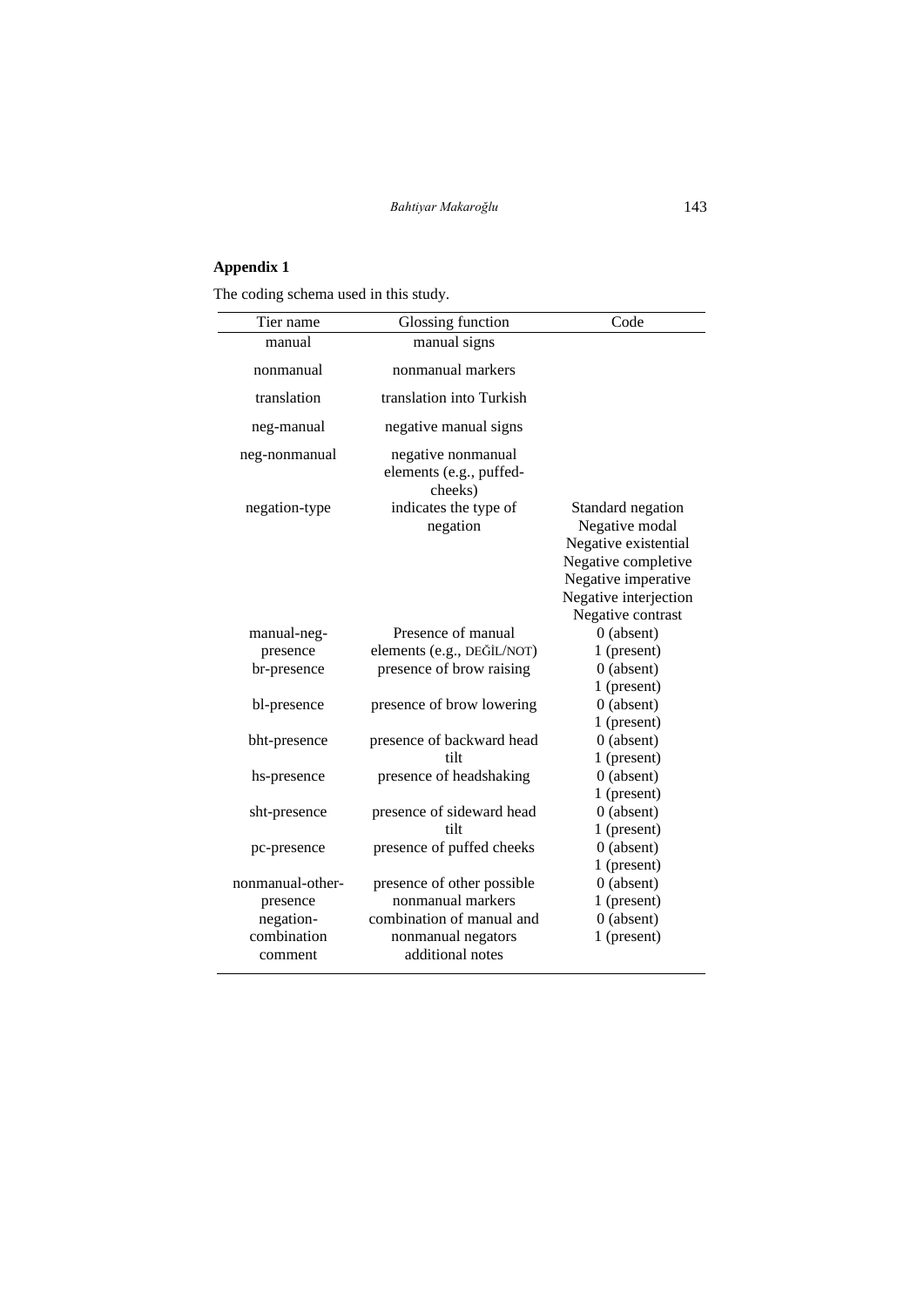### **References**

- Açan, Z. (2001). *A study on sign languages and Turkish Sign Language*. Ankara: Hacettepe University MA thesis.
- Chan, H. T. & Kit, C. (2010). Two cores in Chinese negation system: A corpus-based view. *2010 International Conference on Asian Language Processing*, (pp. 87–90). Harbin.
- Coerts, J. (1992). *Non-manual grammatical markers: An analysis of interrogatives, negations and topicalizations in Sign Language of the Netherlands*. Amsterdam: University of Amsterdam.
- Corblin, F., Déprez, V., Swart, H. & Tovena, L. (2004). Negative concord. In Francis Corblin & Henriëtte de Swart (eds.), *Handbook of French semantics*, (pp. 417–455). Stanford: CSLI Publications.
- Dahl, Ö. (1979). Typology of sentence negation. *Linguistics* 17(1–2). 79–106.
- Dahl, Ö. (2010). Typology of negation. In Laurence R. Horn (ed.), *The expression of negation*, (pp. 9–38). Berlin: Mouton de Gruyter.
- Déprez, V., Tubau, S., Cheylus, A. & Espinal, M. T. (2015). Double negation in a negative concord language: An experimental investigation. *Lingua* 163. 75–107.
- Dikyuva, H. (2011). *Aspectual non-manual expressions in Turkish Sign Language (TİD)*. Preston: University of Central Lancashire MA thesis.
- Dikyuva, H., Makaroğlu, B. & Arık, E. (2017). *Turkish Sign Language grammar*. Ankara: Ministry of Family and Social Policies Press.
- Fenlon, J., Schembri, A., Johnston, T. & Cormier, K. (2015). Documentary and corpus approaches to sign language research. In Eleni Orfanidou, Bencie Woll & Gary Morgan (eds.), *Research methods in sign language studies: A practical guide*, (pp. 157−169). Hoboken: John Wiley & Sons, Inc.
- Geraci, C. (2005). Negation in LIS (Italian Sign Language). In Leah Bateman & Cherlon Ussery (eds.), *Proceedings of the North Easy Linguistics Society (NELS 35)*. Amherst, MA: GLSA.
- Giannakidou, A. (2000). Negative… concord?. *Natural Language & Linguistic Theory*, 18. 457−523.
- Giannakidou, A. (2006). N-words and negative concord. In Martin Everaert & Henk van Riemsdijk (eds.), *The Blackwell Companion to Syntax, Volume III*, (pp. 327−391). Oxford: Blackwell.
- Gökgöz, K. (2009). *Topics in Turkish Sign Language (Türk İşaret Dili – TİD) Syntax: Verb movement, negation and clausal architecture*. İstanbul: Boğaziçi University MA thesis.
- Gökgöz, K. (2011). Negation in Turkish Sign Language: The syntax of nonmanual markers. *Sign Language & Linguistics* 14(1). 49−75.
- Gökgöz, K. (2021). Negation: Theoretical and experimental perspectives. In *The Routledge Handbook of Theoretical and Experimental Sign Language Research (pp.* 266-294). Routledge.
- Göksel, A. & Kelepir, M. (2016). Observations on clausal complementation in Turkish Sign Language. In Roland Pfau, Markus Steinbach & Annika Herrmann (eds.), *A matter of complexity: Subordination in sign languages*, (pp. 65−94). Berlin: De Gruyter Mouton.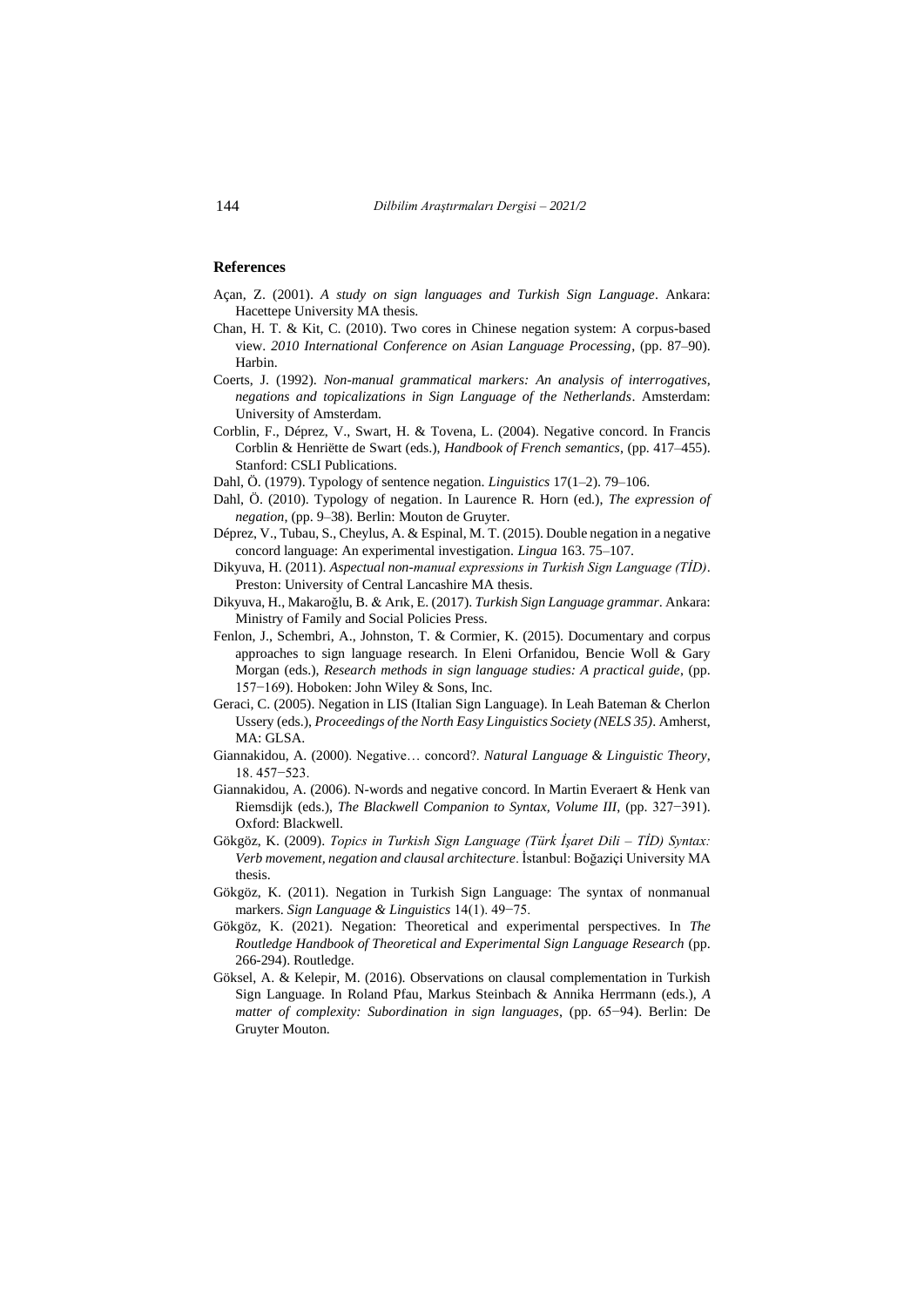- Hendriks, B. (2008). *Jordanian Sign Language: Aspects of grammar from a crosslinguistic perspective*. Amsterdam: University of Amsterdam dissertation.
- Herrmann, A. & Pendzich, N. K. (2014). Nonmanual gestures in sign languages. In Cornelia Müller, Alan Cienki, Ellen Fricke, Silva H. Ladewig, David McNeill & Jana Bressem (eds.), *Body – language – communication: An international handbook on multimodality in human interaction (Handbooks of Linguistics and Communication Science 38.2)*, (pp. 2149–2163). Berlin/Boston: De Gruyter Mouton.
- Huddlestone, K. (2017). A preliminary look at negative constructions in South African Sign Language: Question answer clauses. In Alexander Andrason & Theresa Biberauer (eds.), *Stellenbosch Papers in Linguistics 48. A special issue in honor of Johan Oosthuize*, (pp. 93–104).
- Johnston, T. (2010). From archive to corpus: Transcription and annotation in the creation of signed language corpora. *International Journal of Corpus Linguistics* 15(1). 106– 131.
- Johnston, T. (2018). A corpus-based study of the role of headshaking in negation in Auslan (Australian Sign Language): Implications for signed language typology. *Linguistic Typology* 22(2). 185–231.
- Johnston, T. & Schembri, A. (2010). Variation, lexicalization and grammaticalization in signed languages*. Langage et société* (1). 19–35.
- Karabüklü, S. (2016). *Time and aspect in Turkish Sign Language (TİD): Manual and nonmanual realizations of 'finish'*. İstanbul: Boğaziçi University MA thesis.
- Klomp, U., Oomen, M. & Pfau, R. (2019). *Headshake patterns in Neg-raising sentences in Sign Language of the Netherlan*ds. Paper presented at the SignNonmanuals2, University of Graz, 3–4 May.
- Kubuş, O. (2008). *An analysis of Turkish Sign Language (TİD) phonology and morphology*. Ankara: Middle East Technical University MA thesis.
- Kuder, A., Filipczak, J., Mostowski, P., Rutkowski, P. & Johnston, T. (2018). What corpus based research on negation in Auslan and PJM tells us about building and using sign language corpora. In Mayumi Bono, Eleni Efthimiou, Stavroula-Evita Fotinea, Thomas Hanke, Julie Hochgesang, Jette Kristoffersen, Johanna Mesch & Yutaka Osugi (eds.), *Workshop Proceedings. 8th Workshop on the Representation and Processing of Sign Languages: Involving the Language Community. Language Resources and Evaluation Conference (LREC)*, (pp. 101–106). Miyazaki, Japan: ELRA.
- Lee, J. H. (2008). A corpus-based study of short-form and long-form negations in Korean. Hye Sook Wang (ed.), *Korean Language in America*, vol. 13, (pp. 43–57). The American Association of Teachers of Korean.
- Liddell, S. K. (1980). *American Sign Language syntax*. Den Haag: Mouton.
- Loos, C., Cramer, J. & Napoli, D. (2020). The linguistic sources of offense of taboo terms in German Sign Language. *Cognitive Linguistics*, 31(1), 73-112.
- Lucas, C. & Bayley, R. (2005). Variation in ASL: The role of grammatical function. *Sign Language Studies* 6(1). 38–75.
- Lupyan, G. & R. Dale (2010). Language structure is partly determined by social structure. *PLoS ONE* 5(1), 1-10.)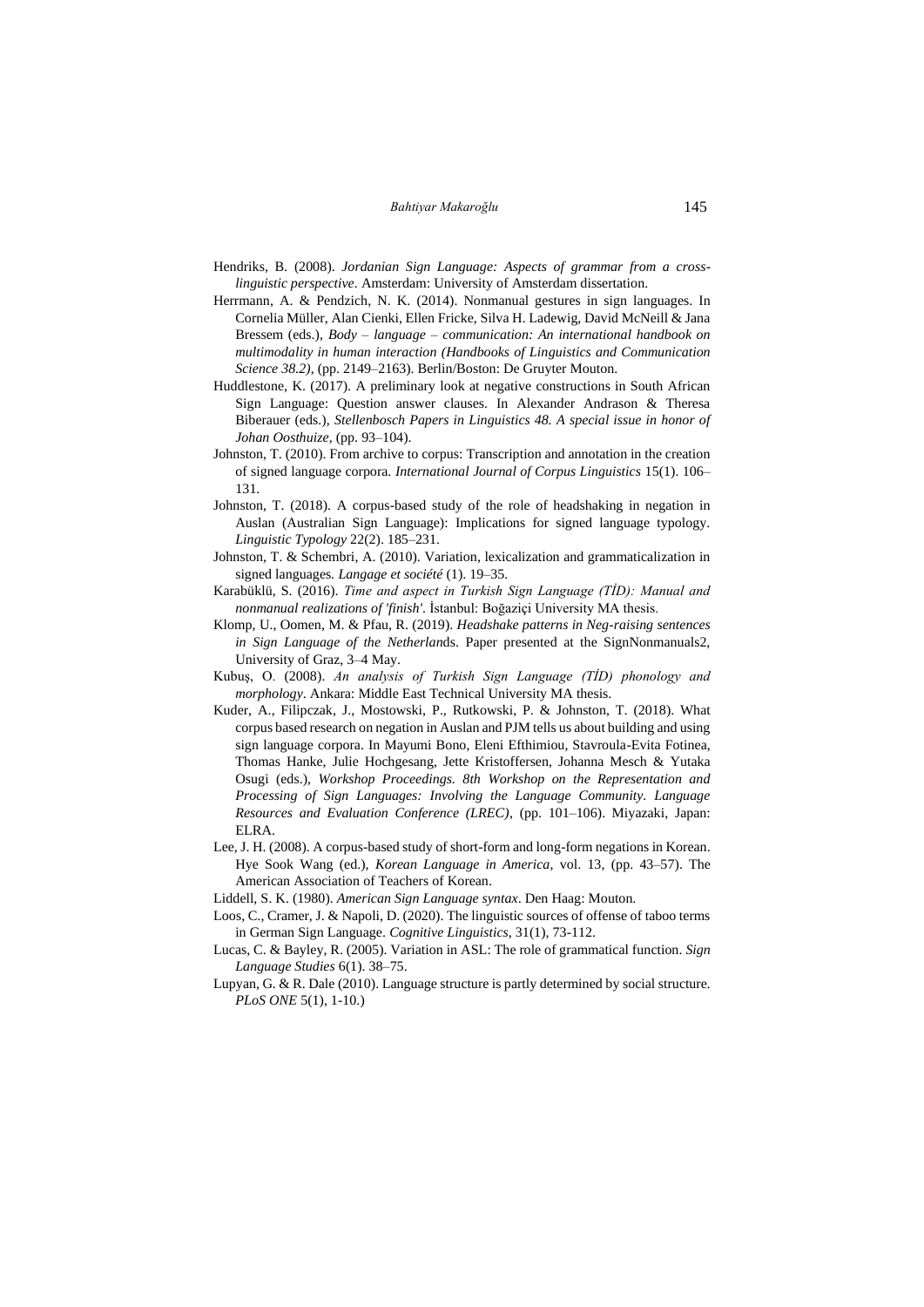- Lutzenberger, H. (2017). *Negation in Kata Kolok: Grammaticalization throughout three generations of signers*. Graduate School for Humanities, Amsterdam: University of Amsterdam MA thesis.
- Makaroğlu, B. (2021-accepted). What the frequency list can teach us about Turkish Sign Language?. *Poznan Studies in Contemporary Linguistics*, 57 (4).
- Marsaja, G. (2008). *Desa Kolok – A deaf village and its sign language in Bali, Indonesia*. Nijmegen: Ishara Press.
- Martínez, I. M. P. (2003). Multiple Negation in Modern English. A preliminary corpusbased study*. Neuphilologische Mitteilungen* 104(4). 477–498.
- Mathur, G. & Rathmann, C. (2006). Variability in verbal agreement forms across four signed languages. In Louis Goldstein, Douglas Whalen & Catherina Best (eds.), *Laboratory phonology VIII*, (pp. 287–314). Berlin: Mouton.
- Morris, C., & Schneider, E. (2012). On selected morphemes in Saudi Arabian Sign Language. *Sign Language Studies*, 13(1), 103-121.
- Neidle, C., Kegl, J., MacLaughlin, D., Bahan, B. & Lee, R. G. (2000). *The syntax of American Sign Language. Functional categories and hierarchical structure*. Cambridge, MA: MIT Press.
- Oomen, M. & Pfau, R. (2017). Signing NOT (or not): A corpus-based study on negation in Sign Language of the Netherlands. *Linguistic Typology* 21(1). 1–51.
- Payne, J. (1985). Negation. In Timothy Shopen (ed.), *Language typology and syntactic description. Vol. 1: Clause structure*, (pp. 197–242). Cambridge: Cambridge University Press.
- Pfau, R. (2002). Applying morphosyntactic and phonological readjustment rules in natural language negation. In: Richard Meier, Kearsy Cormier & David Quinto-Pozos (eds.), *Modality and structure in signed and spoken languages*, (pp. 263–295). Cambridge: Cambridge University Press.
- Pfau, R. (2008). The grammar of headshake: A typological perspective on German Sign Language negation. *Linguistics in Amsterdam*, 1(1), 37–74.
- Pfau, R. (2016). A featural approach to sign language negation. In Pierre Larrivée & Chungmin Lee (eds.), *Negation and Polarity. Experimental Perspectives*, (pp. 45–74). Dordrecht: Springer.
- Pfau, R. & Quer, J. (2002). V-to-Neg raising and negative concord in three sign languages. *Rivista di Grammatica Generativa* 27. 73–86.
- Pfau, R. & Quer, J. (2007). On the syntax of negation and modals in Catalan Sign Language and German Sign Language. In Pamela Perniss, Roland Pfau & Markus Steinbach (eds.), *Visible variation: Comparative studies on sign language structure*, (pp. 129–161). Berlin: Mouton de Gruyter.
- Pfau, R. & Quer, J. (2010). Nonmanuals: Their grammatical and prosodic roles. In Diane Brentari (ed.), *Sign languages: A Cambridge language survey*, (pp. 381–402). Cambridge: Cambridge University Press.
- Puupponen, A., Jantunen, T., Takkinen, R., Wainio, T. & Pippuri, O. (2014). Taking nonmanuality into account in collecting and analyzing Finnish Sign Language video data. In Eleni Efthimiou, Fotinea Stavroula-Evita, Thomas Hanke, Julie Hochgesang, Jette Kristoffersen & Johanna Mesch (eds.), *Proceedings of the 6th Workshop on the Representation and Processing of Sign Languages: Beyond the manual channel*, (pp. 143–48). Paris: ELRA.